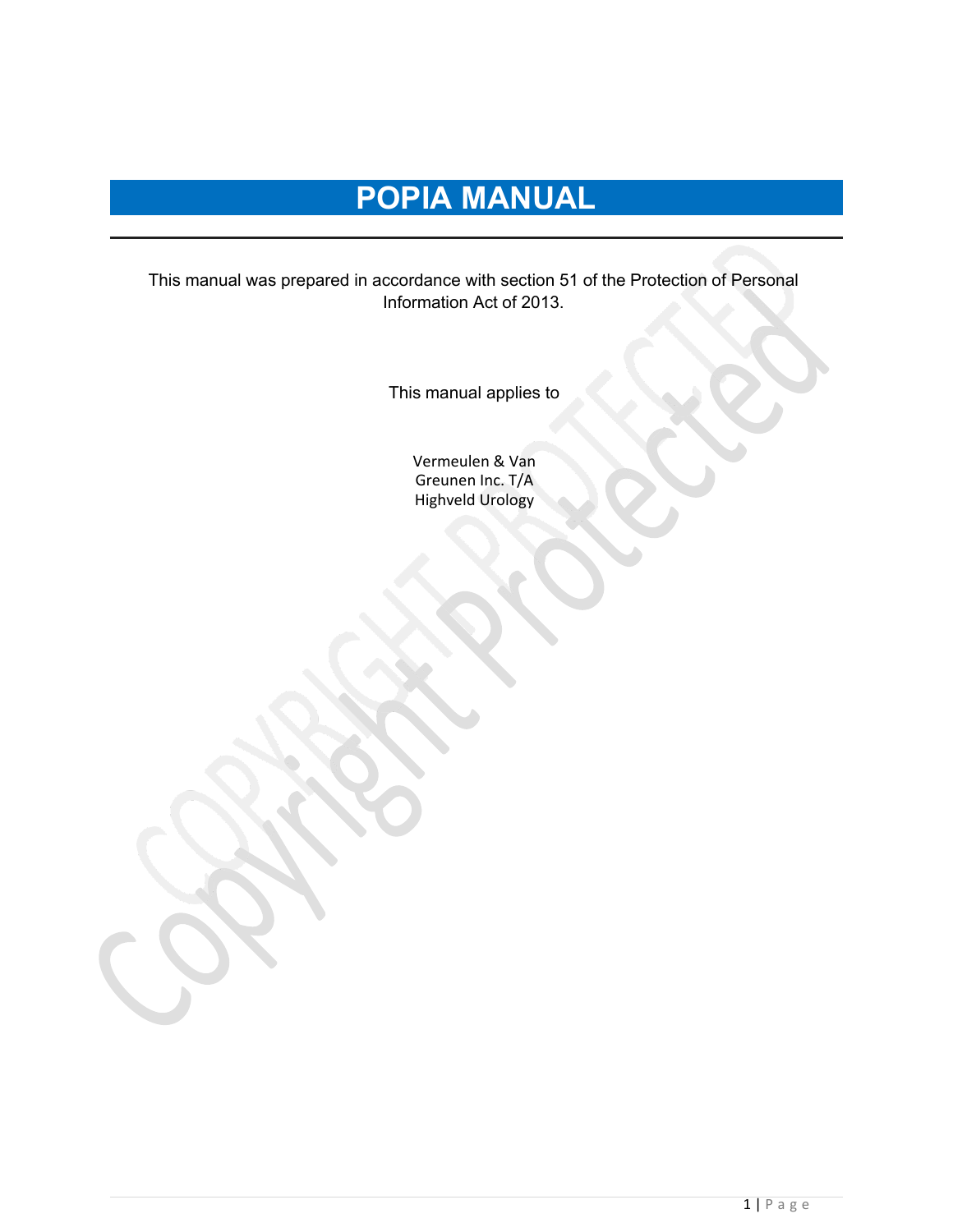# **1. BACKGROUND TO THE PROMOTION OF ACCESS TO INFORMATION ACT**

This MANUAL on data protection explains what information Vermeulen & Van Greunen Inc. T/A Highveld Urology collects while you are visiting the website and how this information is used.

We place great importance on the security of all personal data associated with our users. We have security measures in place to protect against the loss, misuse and alteration of personal information under our control. For example, every piece of data that you provide via our website will be encrypted using Secure Sockets Layer (SSL) technology to prevent unauthorized access to a collection of such data. Our security and privacy policies are periodically reviewed and adjusted as necessary and only authorized personnelhas access to personal information.

Parliament assented to POPIA on 19 November 2013. The commencement date of [section 1,](https://popia.co.za/section-1-definitions/) [Part A of](https://popia.co.za/protection-of-personal-information-act-popia/chapter-5/part-a/) [Chapter 5,](https://popia.co.za/protection-of-personal-information-act-popia/chapter-5/part-a/) [section 112 a](https://popia.co.za/section-112-regulations/)nd [section 113 is](https://popia.co.za/section-113-procedure-for-making-regulations/) 11 April 2014. The commencement date of the other sections is 1 July 2020 (with the exception of [section 110 a](https://popia.co.za/section-110-amendment-of-laws/)nd [114\(4\).](https://popia.co.za/section-114-transitional-arrangements/) The President of South Africa has proclaimed the POPI [commencement](https://www.michalsons.com/blog/popi-commencement-date-popi-effective-date/13109) date to be 1 July 2020.

POPIA or POPI was promulgated on 26 November 2013. The Protection of Personal Information Act (POPIA) is intended to promote the right to privacy in the Constitution, while at the same time protecting the flow of information and advancing the right of access to and protection of information.

### **2. Vermeulen & Van Greunen Inc. T/A Highveld Urology.**

Dr L P Vermeulen and Dr N van Greunen – Urologists – based in the Witbank and Middelburg area. Drs Vermeulen and Van Greunen specialize in Urology

### **3. DEFINITIONS**

The Protection of Personal Information Act (POPIA) involves three parties (who can be natural or juristic persons):

- **The data subject**: the person to whom the information relates.
- **The responsible party:** the person who determines why and how to process. For example, profit companies, non-profit companies, governments, state agencies and people. Called controllers in other jurisdictions
- **The operator:** a person who processes personal information on behalf of the responsible party. For example, an IT vendor. Called processors in other jurisdictions.

The Protection of Personal Information Act places various obligations on the responsible party, which is the body ultimately responsible for the lawful processing of personal information. Responsible parties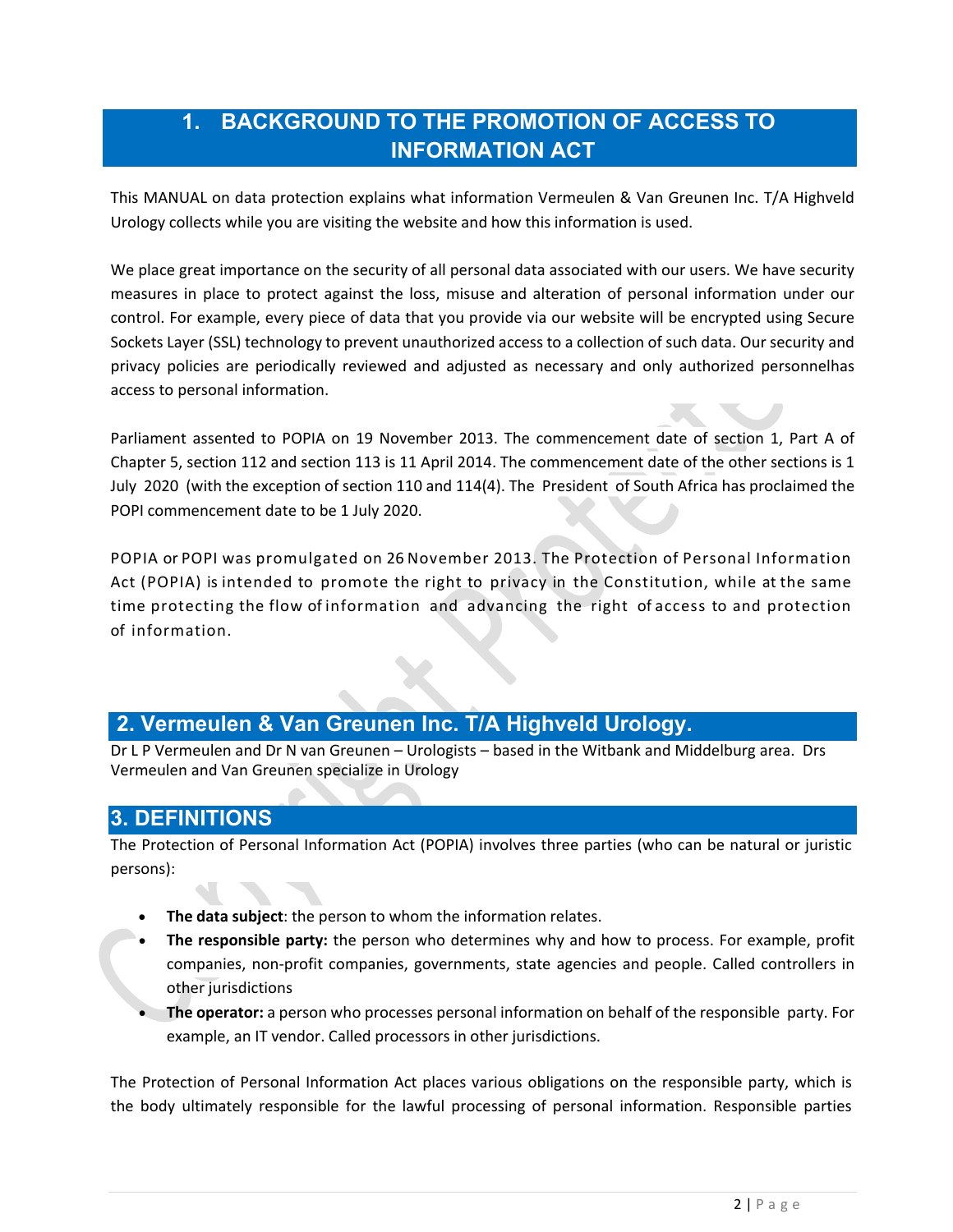should only use operators that can meet the requirements of lawful personal information processing prescribed by the Protection of Personal Information Act.

As set out above, responsible parties determine the purpose for processing information, what information is processed, for how long and how it is processed. Where an operator is involved, the responsible party will still determine the purpose for processing etc, but will outsource the processing of the information to the operator. The responsible party therefore still makes all decisions in relation to the information andthe operator acts in accordance with these decisions and on the instructions from the responsible party.

The responsible party remains ultimately accountable for ensuring that POPIA is complied with by both itself and all operators providing services to the responsible party. The outsourcing or sub-contracting of any processing activities to operators does not absolve the responsible party from liability. If the operator contravenes POPIA, the responsible party will still be held liable by the Information Regulator.

As with many other relationships, a contractual agreement between a responsible party and operator will prove very useful and high highly recommended in order to definitively address and govern the roles of each party and the boundaries of the relationship.

An agreement between the responsible party and operator should address, at the least, the following points:

- That the operator only acts within the ambit of the agreement/mandate with the responsible party;
- **The purpose for processing of the information;**
- What information may be processed by the operator;
- What the operator may or may not do with the information outside of the processing mandate;
- A duty to protect the information received, not share it with third parties without consent, to keep the information received confidential and to otherwise act within the ambit of POPIA;
- Limit the operator from appointing further operators without the responsible party's knowledge or consent; and
- Liability for the operator\*.

As mentioned above, the responsible party will be held ultimately liable by the Information Regulator for a breach of POPIA by the operator. The Information Regulator will impose this liability on the responsible party where the breach occurred within the scope of the mandate agreement between the responsible party and the operator and will not be diverted to the operator where the breach is as a result of the operator's failure to uphold the principles of POPIA.

Therefore, the agreement between the responsible party and the operator is extremely important for the responsible party as this agreement can result in the responsible party holding the operator liable for any claims that the Information Regulator and/or data subjects (the people whose personal information is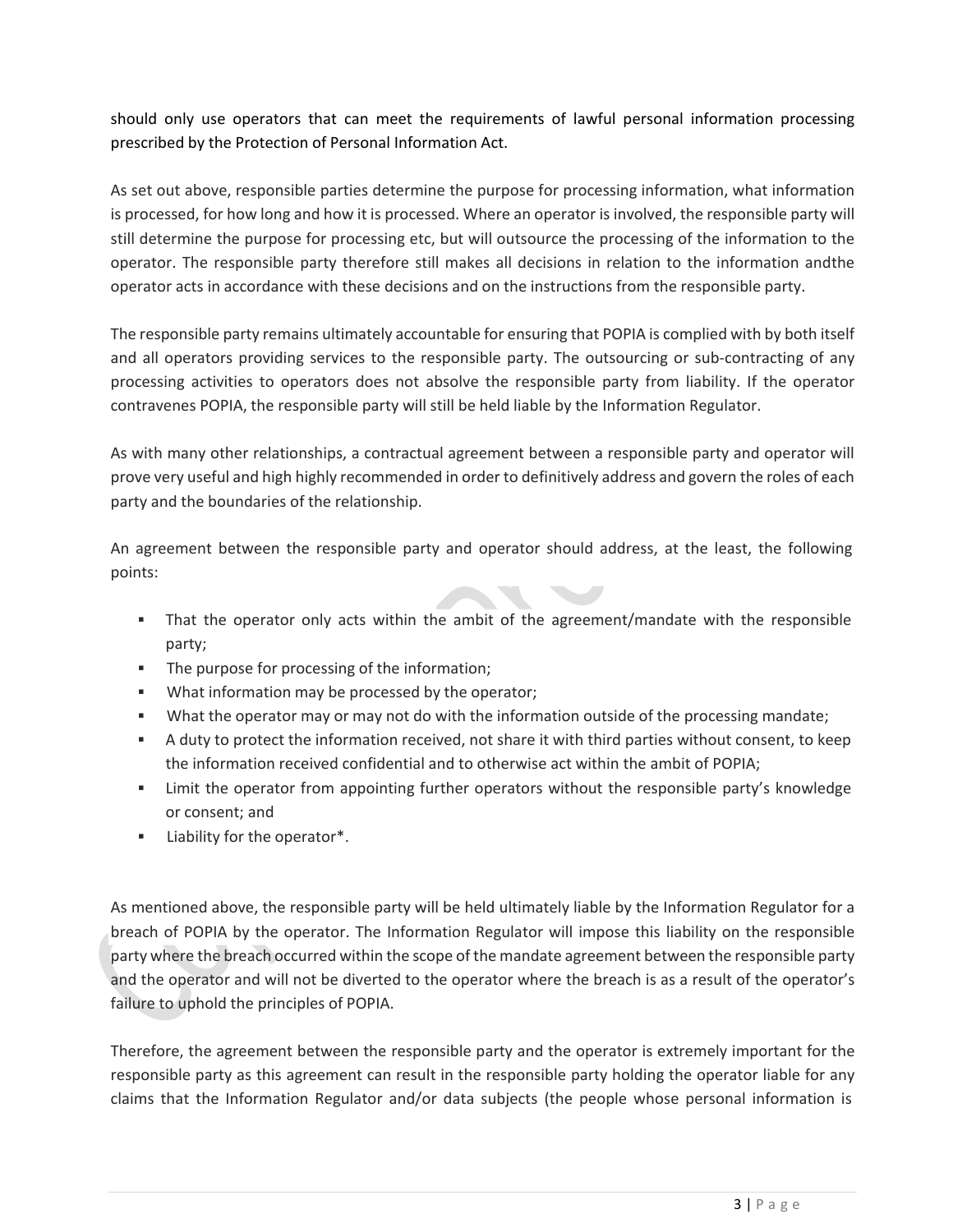being processed) bring against the responsible party as a result of a breach of POPIA by the operator. A liability clause will allow the responsible party to bring a claim for any loss suffered by the responsible party as a result of the operator's negligence or breach of POPIA.

Some relief for a responsible party in this regard is where an operator breaches POPIA where the operator has exceeded its mandate. In these circumstances, the operator is seen to be acting as a responsible party in regard to the personal information as the operator is determining the purposes and means of processing.

### **4. PURPOSE OF THE POPIA MANUAL**

POPIA establishes the rights and duties that are designed to safeguard personal data. In terms of POPIA, the legitimate needs of organisations to collect and use personal data for business and other purposes are balanced against the right of individuals to have their right of privacy, in the form of their personal details, respected.

POPIA applies to a particular activity, i.e. the processing of personal data, rather than a particular person or organisation. Therefore, if you process personal data then you must comply with POPIA and, in particular, you must handle personal data in accordance with POPIA' s data protection principles.

Therefore, if you collect or hold information abo ut an identifiable individual or if you use, disclose, retain or destroy that information, you are likely to be processing personal data. The scope of POPIA is very wide and it applies to almost everything you might do with an individual's personal details including details of your employees.

|    | <b>Managing Director:</b>  | Dr N van Greunen                |  |  |  |
|----|----------------------------|---------------------------------|--|--|--|
|    |                            |                                 |  |  |  |
|    | <b>Registered Address:</b> | Witbank Urology                 |  |  |  |
|    |                            | Life Cosmos Hospital            |  |  |  |
|    |                            | Cnr of OR Tambo & Beatty Avenue |  |  |  |
|    |                            | Witbank                         |  |  |  |
| D. |                            | 1035                            |  |  |  |
|    |                            | <b>SOUTH AFRICA</b>             |  |  |  |
|    | <b>Postal Address:</b>     | PO Box 582                      |  |  |  |
|    |                            | <b>River Crescent</b>           |  |  |  |
|    |                            | Die Heuwel                      |  |  |  |
|    |                            | 1042                            |  |  |  |
|    |                            | <b>SOUTH AFRICA</b>             |  |  |  |
|    | <b>Telephone Number:</b>   | $(013) 653 - 8328$              |  |  |  |
|    |                            |                                 |  |  |  |
|    | <b>Website:</b>            | www.highveldurology.co.za       |  |  |  |
|    |                            |                                 |  |  |  |
|    |                            |                                 |  |  |  |

# **5. CONTACT DETAILS OF THE MANAGING DIRECTOR**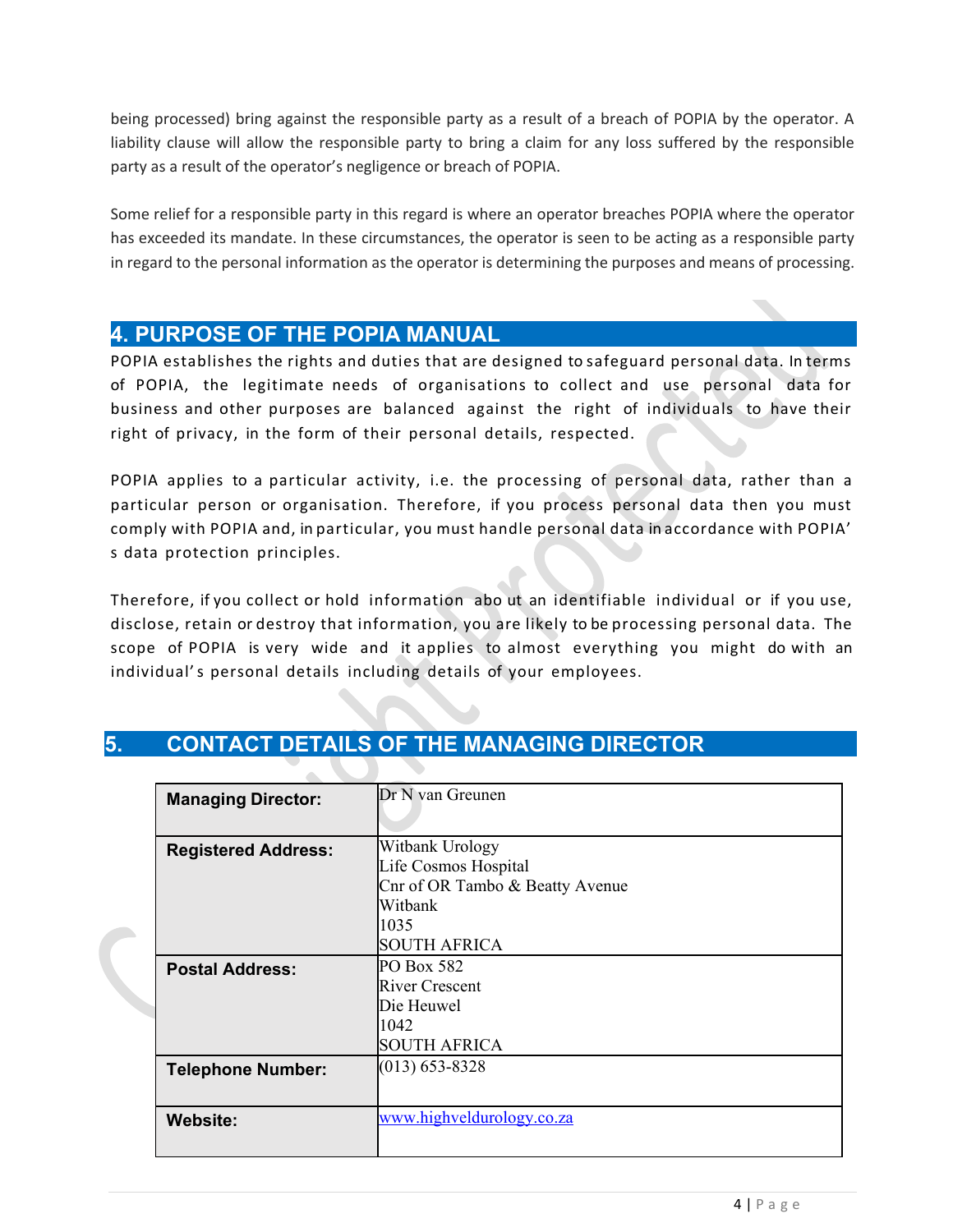### **6. THE INFORMATION OFFICER**

POPI designates the head of the business as the Information Officer. Depending on the type of business, the Information Officer will therefore be the sole trader, a partner in a partnership or CEO (or equivalent) in a company or CC.

The head of the business can delegate his or her responsibilities as Information Officer to any other duly authorised person. However, it is important to note that whoever "determines the purpose of and means for processing personal information" remains ultimately responsible for ensuring that the processing of personal information is done in a lawful manner and "retains the accountability and responsibility for any power or the functions authorised to that person"

#### **The Guidance Note specifies that "Each subsidiary of a group of companies must register its Information Officer".**

The Information Officer must appoint as many Deputy Information Officers as necessary. For example, the appointment of Deputy Information Officers may become necessary to make the organisations records as accessible as reasonably possible for requesters. This must be done in writing, specifically using Template "B" in the Guidance Note which also stipulates that the DIO "should report to the highest management office within a Body" and therefore must be an employee.

# **7. DUTIES AND RESPONSIBILITIES**

Duties and responsibilities of the Information Officer? The specific duties are spelled out for us in the Guidance Note.

The Act stipulates the following general responsibilities:

- 1. to encourage compliance with POPI;
- 2. dealing with requests made to the organisation in relation to POPI (for instance, requests from Data Subjects to update or view their personal information);
- 3. working with the Regulator in relation to investigations;
- 4. otherwise ensuring compliance with POPI;
- 5. as may be prescribed (i.e. keep an eye on the Regulator's website!).

Information Officers need to be registered with the Regulator before taking up their duties.

**Regulation 4 lists the following prescribed responsibilities in addition to those listed above:**

- **Compliance framework:**
	- o Develop and implement a compliance framework;
	- o ensure it is monitored and maintained over time;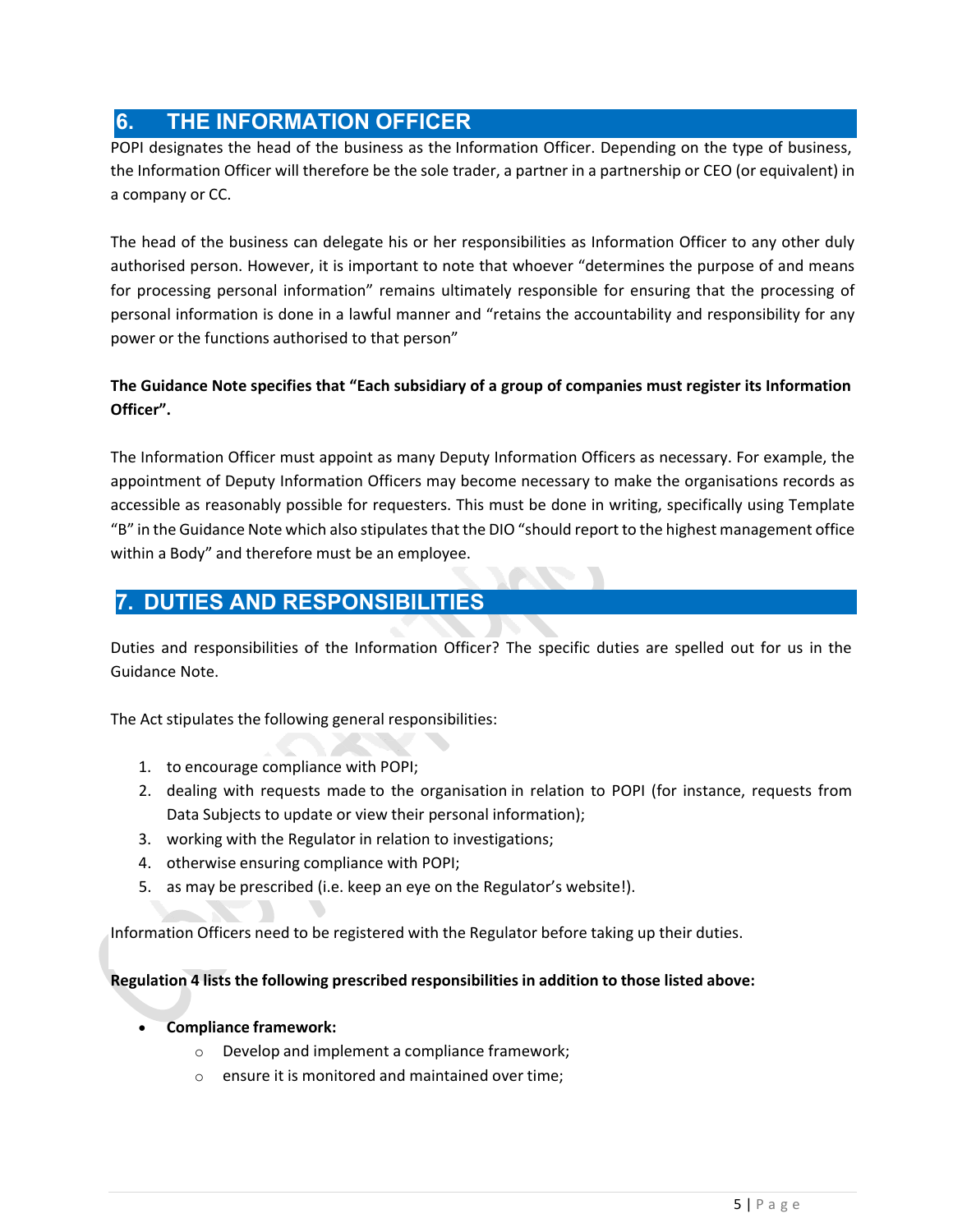- $\circ$  (this could be captured in a privacy charter or framework document that outlines who is responsible for what and which policies apply).
- **Personal information impact assessment ("PIIA")**
	- $\circ$  conduct a PIIA to ensure that adequate measures and standards exist in order to comply the conditions for the lawful processing of personal information (as defined in Chapter 3of POPIA);
- **POPIA Manual**: ensure that your organisation has a POPIA manual;
	- $\circ$  ensure it is monitored, maintained and made available as prescribed by PAIA;
	- $\circ$  provide copies of the manual to anyone who asks for it (the Regulator may determine in future that a fee must be paid for this).

- Enable **Data Subject Participation**
	- $\circ$  develop measures and adequate systems to process requests for information or access to information;
- **Awareness Training**: conduct internal awareness sessions regarding:
	- o the provisions of the POPI Act;
	- o the regulations made in terms of the Act;
	- o codes of conduct, or
	- o information obtained from the Regulator;
	- $\circ$  (this will need to be ongoing as the Regulator provides updates, guidelines, new regulations, or as new codes of conduct become enforceable).

#### **On a day to day basis the Information Officer may find themselves:**

- making recommendations and raising concerns where appropriate;
- documenting information processing procedures;
- evaluating and further developing data protection and security policies;
- suggesting, selecting and implementing technical security measures;
- drafting forms and contracts appropriate for data protection;
- selecting employees, service providers and others to be involved in the processing of personal information;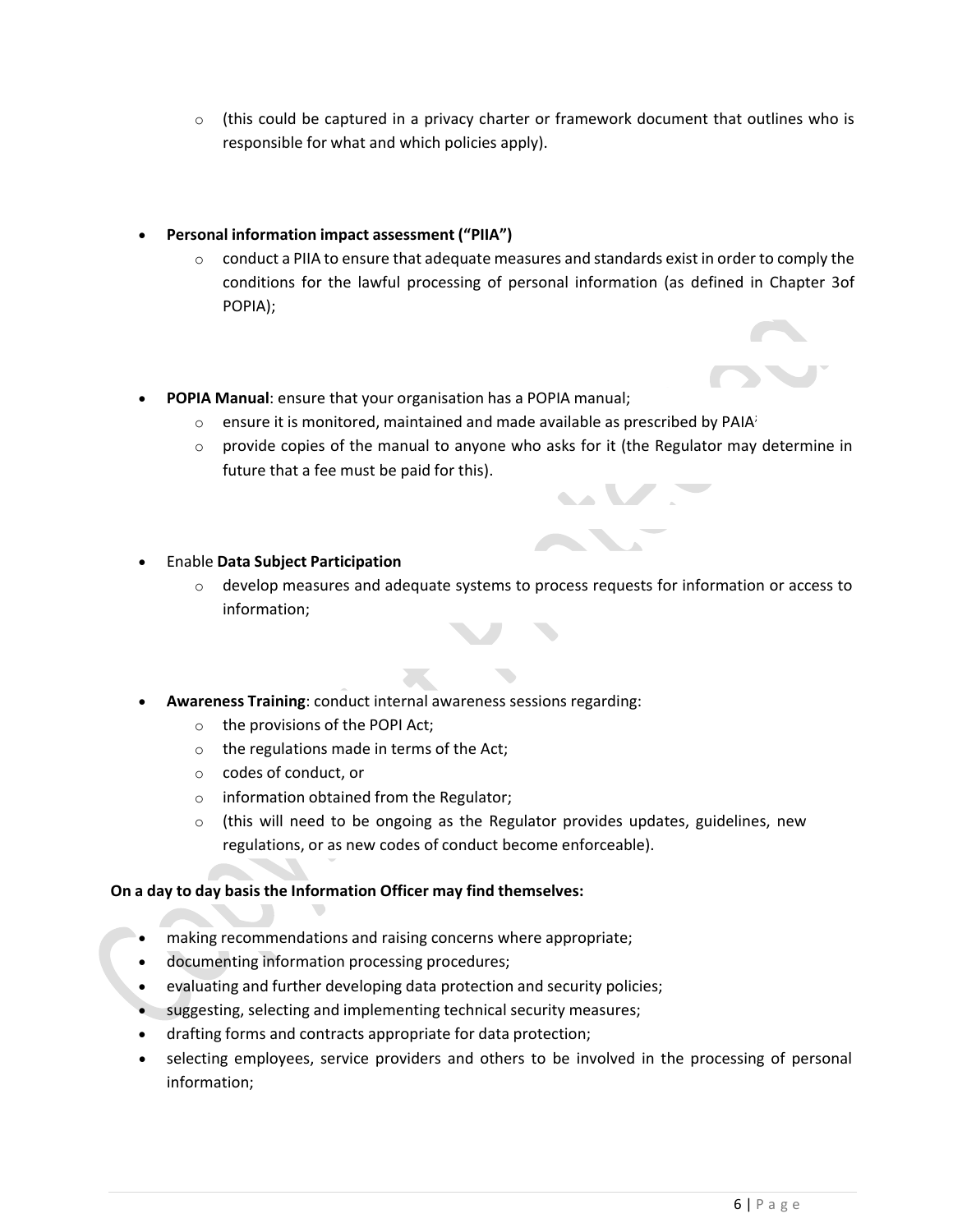- monitoring data privacy and security measures as well as the proper use of data processing programs;
- handling complaints relating to personal information;
- employee training; and
- preparing, submitting and maintaining notifications to [the Regulator].

### **8. CONTACT DETAILS OF THE INFORMATION OFFICER**

**Physical Address: Witbank Urology Life Cosmos Hospital Cnr of OR Tambo & Beatty Avenue Witbank 1035 SOUTH AFRICA Email: witbankurology.finance@gmail.com Telephone Number: (013) 653-8028 Information Officer: Amanda Greyling**

# **9, WHAT INFORMATION DO WE COLLECT?**

#### **Collection of Personal Information**

We collect and process your Personal Information mainly to provide you with access to our services and products, to help us improve our offerings to you, to support our contractual relationship with you and for certain other purposes explained below. The type of information we collect will depend on the purpose for which it is collected and used. We will only collect information that we need for that purpose.

We collect information directly from you where you provide us with your personal details, for example when you purchase or supply a product or services to or from us or when you submit enquiries to us or contact us. Where possible, we will inform you what information you are required to provide to us and what information is optional.

Examples of information we collect from you are:

- name
- address
- email address
- telephone/cell number
- user-generated content, posts and other content you submit to our web site

We collect and process your Personal Information mainly to provide you with access to our services and products, to help us improve our offerings to you, to support our contractual relationship with you and for certain other purposes explained below. The type of information we collect will depend on the purpose for which it is collected and used. We will only collect information that we need for that purpose.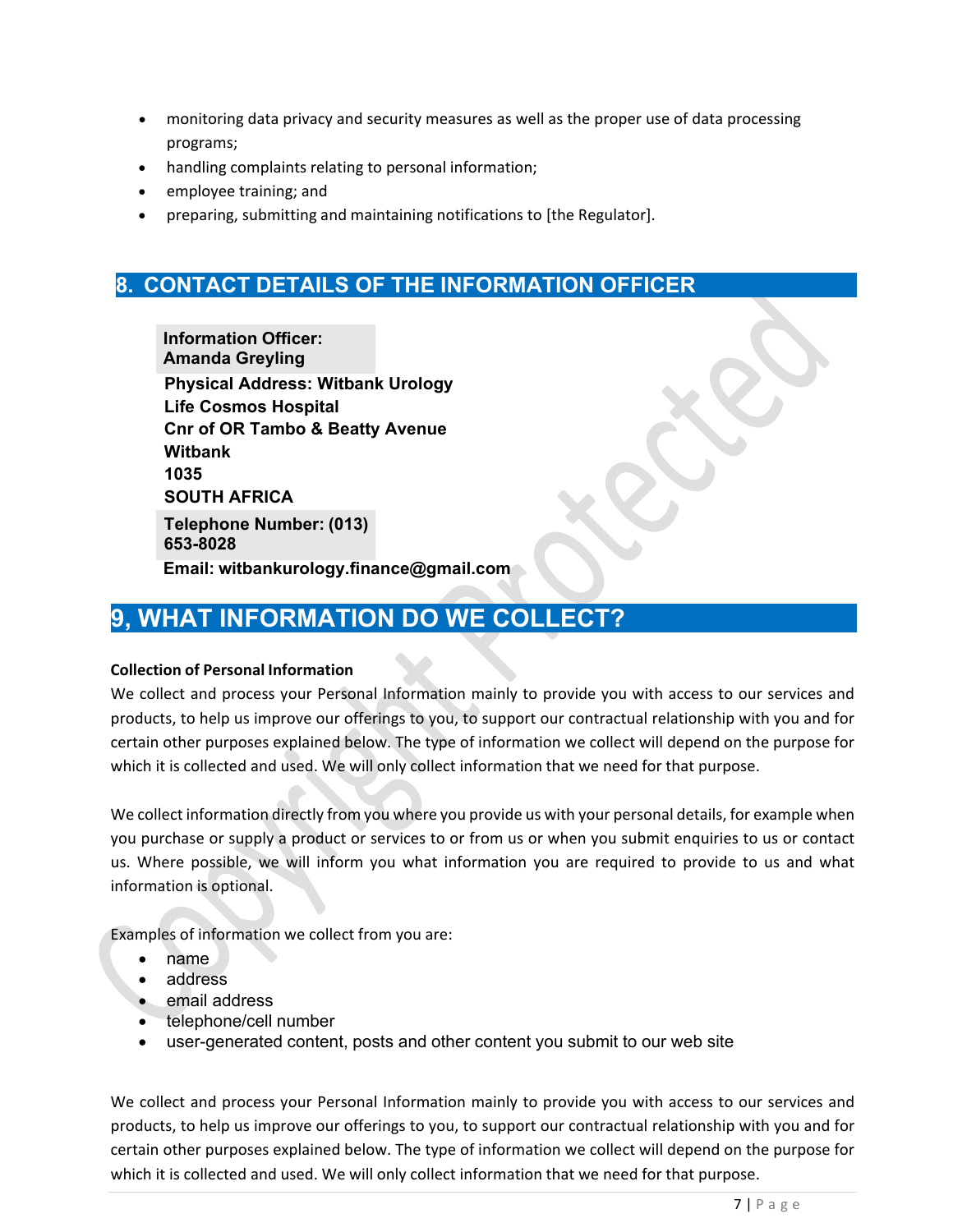#### **Collection of Non-Personal Information**

We may automatically collect non-Personal Information about you such as the type of internet browsers you use or the website from which you linked to our website. We may also aggregate details which you have submitted to the site (for example, the products or services you are interested in). You cannot be identified from this information and it is only used to assist us in providing an effective service on this web site. We may from time to time supply third parties with this non-personal or aggregated data for uses in connection with this website.

#### **Cookies policy**

The Internet pages of Vermeulen & Van Greunen Inc. T/A Highveld Urology use cookies. Cookies are text files that are stored in a computer system via an Internet browser. Many Internet sites and servers use cookies. Many cookies contain a so-called cookie ID. A cookie ID is a unique identifier of the cookie. It consists of a character string through which Internet pages and servers can be assigned to the specific Internet browser in which the cookie was stored. This allows visited Internet sites and servers to differentiate the individual browserof the data subject from other Internet browsers that contain other cookies. A specific Internet browser can be recognized and identified using the unique cookie ID.

Through the use of cookies, we can provide the users of this website with more user-friendly services that would not be possible without the cookie setting. By means of a cookie, the information and offers on our website can be optimized with the user in mind. Cookies allow us, as previously mentioned, to recognize our website users. The purpose of this recognition is to make it easier for users to utilize our website. The website user that uses cookies, e.g. does not have to enter access data each time the website is accessed, because this is taken over by the website, and the cookie is thus stored on the user's computer system. Another example is the cookie of a shopping cart in an online shop. The online store remembers the articles that a customer has placed in the virtual shopping cart via a cookie.

The data subject may, at any time, prevent the setting of cookies through our website by means of a corresponding setting of the Internet browser used, and may thus permanently deny the setting of cookies. Furthermore, already set cookies may be deleted at any time via an Internet browser or other software programs. This is possible in all popular Internet browsers. If the data subject deactivates the setting of cookies in the Internet browser used, not all functions of our website may be entirely usable.

#### **Registration on our website**

The data subject has the possibility to register on the website of the Responsible Party with the indication of personal data. Which personal data are transmitted to the Responsible Party is determined by the respective input mask used for the registration. The personal data entered by the data subject are collected and stored exclusively for internal use by the Responsible Party, and for his own purposes. The Responsible Party may request transfer to one or more operators (e.g. a parcel service) that also uses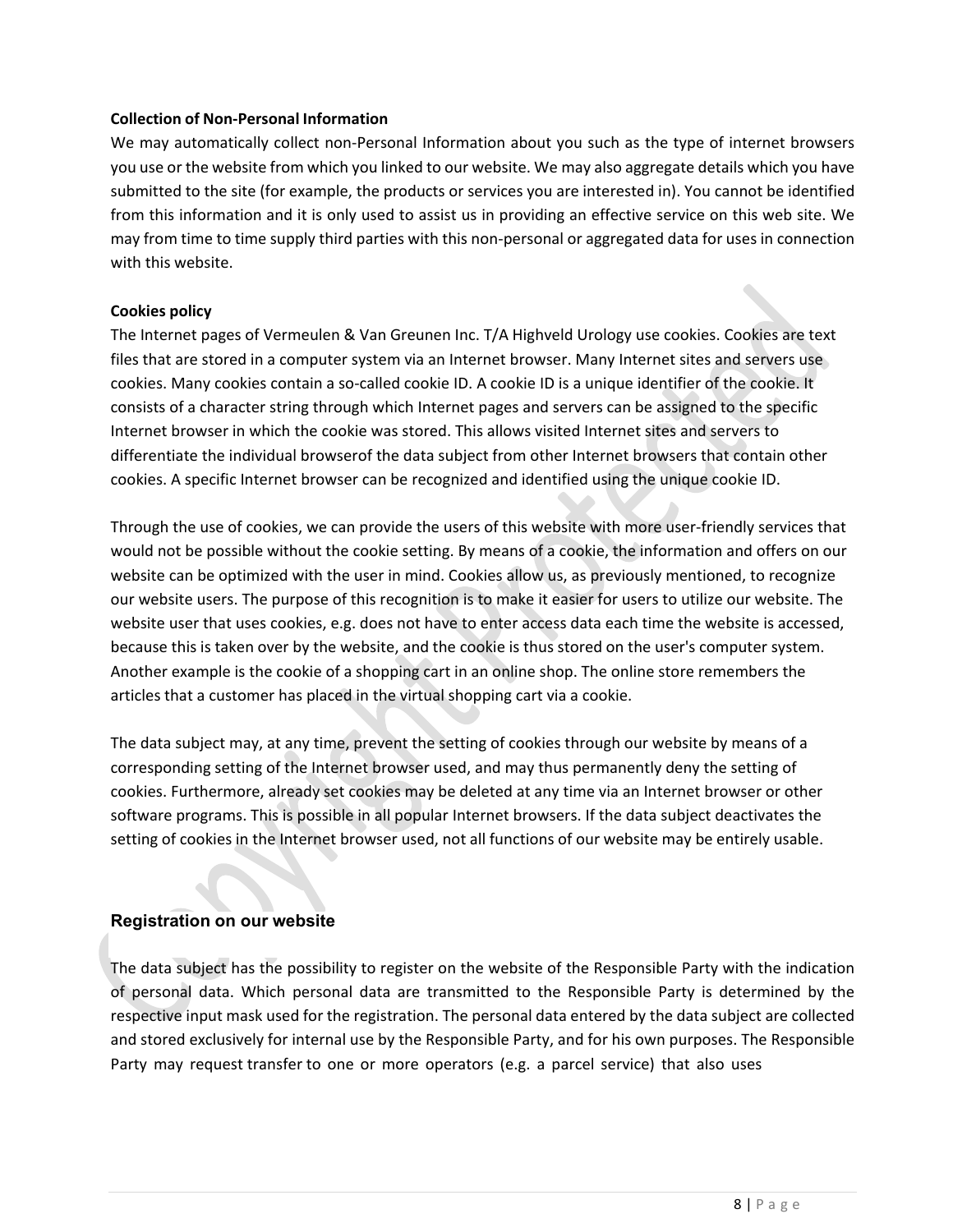personal data for an internal purpose which is attributable to the Responsible Party.

By registering on the website of the Responsible Party, the IP address - assigned by the Internet service provider (ISP) and used by the data subject - date, and time of the registration are also stored. The storage of this data takes place against the background that this is the only way to prevent the misuse of ourservices, and, if necessary, to make it possible to investigate committed offenses. Insofar, the storage of this data is necessary to secure the Responsible Party. This data is not passed on to third parties unless there is a statutory obligation to pass on the data, or if the transfer serves the aim of criminal prosecution.

The registration of the data subject, with the voluntary indication of implied consent that the personal data, is intended to enable the Responsible Party to offer the data subject contents or services that may only be offered to registered users due to the nature of the matter in question. Registered persons are free to change or withdraw their consent specified during the registration at any time, or to have them completely deleted from the data stock of the Responsible Party.

The data Responsible Party shall, at any time, provide information upon request to each data subject as to what personal data are stored about the data subject. In addition, the data Responsible Party shall correct or erase personal data at the request or indication of the data subject, insofar as there are no statutory storage obligations to keep the data. The entirety of the Responsible Party's employees is available to the data subject in this respect as contact persons.

### **9. HOW WE USE YOUR INFORMATION**

- We will use your Personal and Non-Personal Information only for the purposes for which it was collected or agreed with you, for example:
	- o Analyse the effectiveness of our advertisements, competitions and promotions;
	- o Collect information about the device you are using to view the site, such as your IP address or the type of Internet browser or operating system you are using, and link this to your Personal Information so as to ensure that the site presents the best web experience for you;
	- o Evaluate the use of the site, products and services;
	- o For audit and record keeping purposes;
	- o For market research purposes;
	- o For monitoring and auditing site usage;
	- o Help speed up your future activities and experience on the site. For example, a site can recognise that you have provided your Personal Information and will not request the same information a second time;
	- o In connection with legal proceedings;
	- o Make the site easier to use and to better tailor the site and our products to your interests and needs;
	- o Offer you the opportunity to take part in competitions or promotions;
	- o Personalise your website experience, as well as to evaluate (anonymously and in the aggregate) statistics on website activity, such as what time you visited it,
	- o whether you've visited it before and what site referred you to it;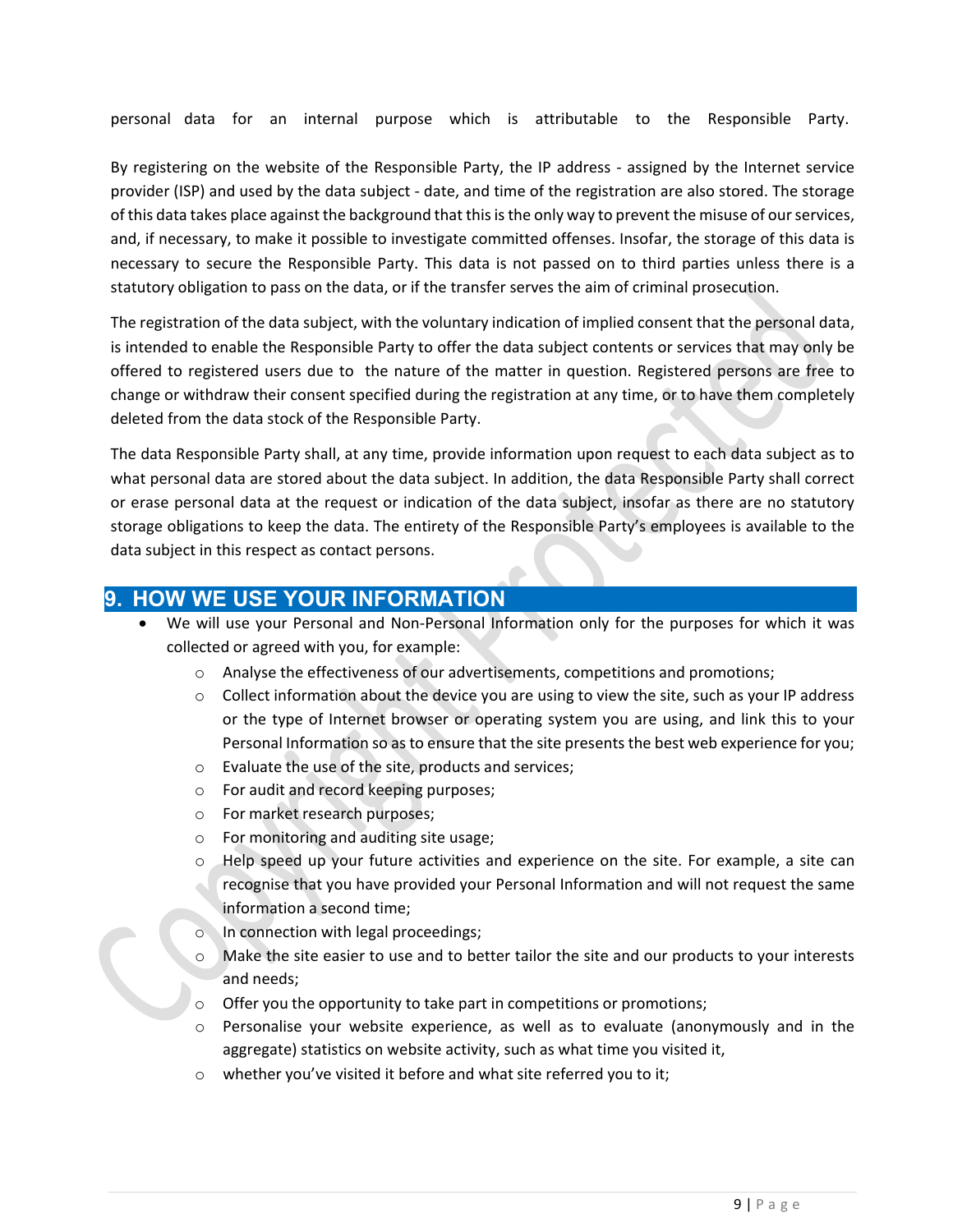- $\circ$  Suggest products or services (including those of relevant third parties) which we think may be of interest to you;
- o To assist with business development;
- $\circ$  To carry out our obligations arising from any contracts entered into between you and us
- o To conduct market or customer satisfaction research or for statistical analysis;
- o To confirm and verify your identity or to verify that you are an authorised customer for security purposes;
- $\circ$  To contact you regarding products and services which may be of interest to you, provided you have given us consent to do so or you have previously requested a product or service from us and the communication is relevant or related to that prior request and made within any timeframes established by applicable laws;
- o To notify you about changes to our service;
- o To respond to your queries or comments.

We will also use your Personal Information to comply with legal and regulatory requirements or industry codes to which we subscribe or which apply to us, or when it is otherwise allowed by law;

- Where we collect Personal Information for a specific purpose, we will not keep it for longer than is necessary to fulfil that purpose, unless we have to keep it for legitimate business or legal reasons. In order to protect information from accidental or malicious destruction, when we delete information from our services we may not immediately delete residual copies from our servers or remove information from our backup systems;
- You can opt out of receiving communications from us at any time. Any direct marketing communications that we send to you will provide you with the information and means necessary to opt out.

### **10. SUBSCRIPTION TO OUR NEWSLETTERS**

On the website of our practice, users are given the opportunity to subscribe to our enterprise's newsletter. The input mask used for this purpose determines what personal data are transmitted, as well as when the newsletter is ordered from the Responsible Party. the practice informs its customers and business partners regularly by means of a newsletter about enterprise developments and offers. The enterprise's newsletter may only be received by the data subject if (1) the data subject has a valid e-mail address and (2) the data subject registers for the newslettershipping.

A confirmation e-mail will be sent to the e-mail address registered by a data subject for the first time for newsletter shipping, for legal reasons, in the double **opt-in procedure**. This confirmation e-mail is used to prove whether the owner of the e-mail address as the data subject is authorized to receive the newsletter.

During the registration for the newsletter, we also store the IP address of the computer system assigned by the Internet service provider (ISP) and used by the data subject at the time of the registration, as well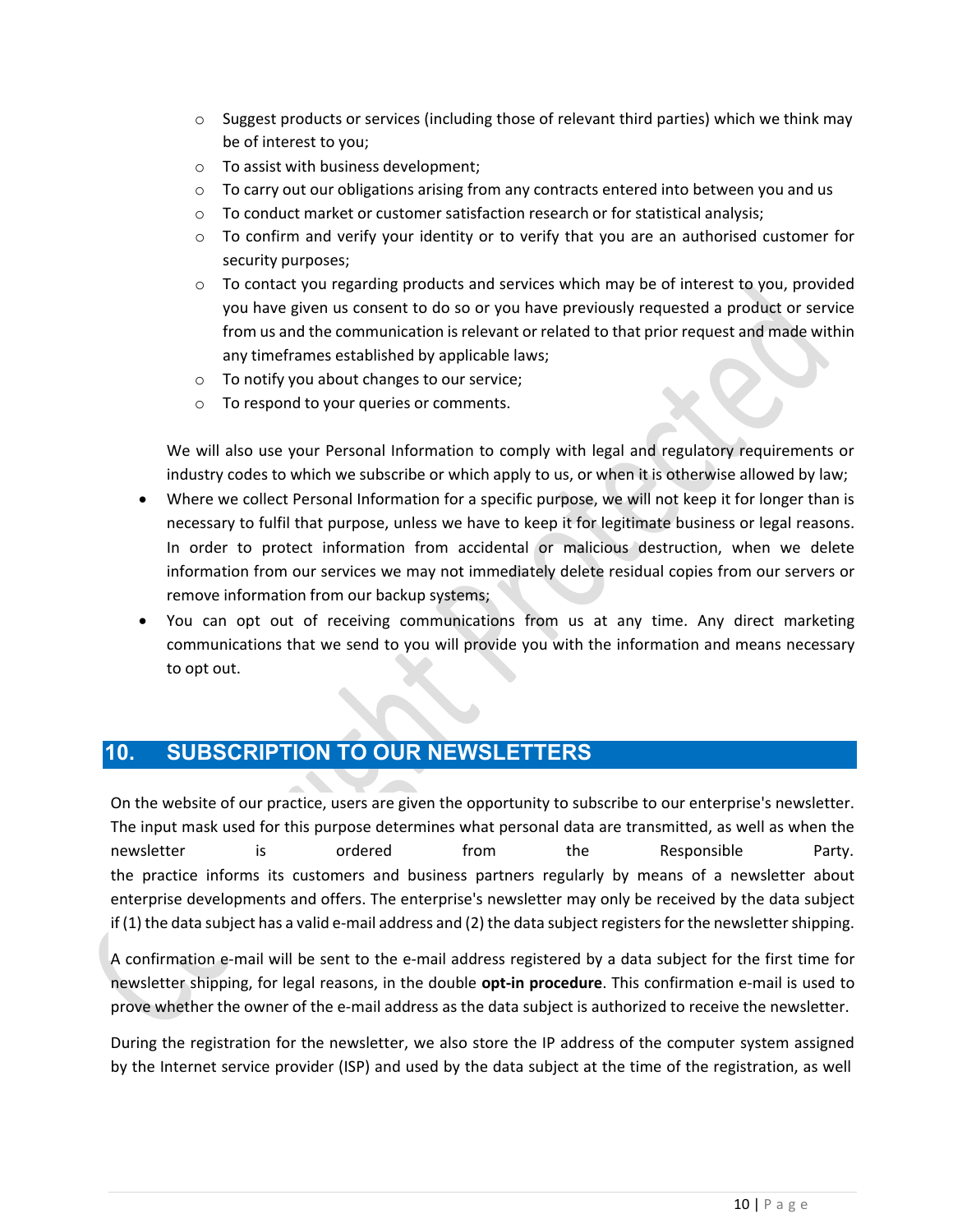as the date and time of the registration. The collection of this data is necessary in order to understand the (possible) misuse of the e-mail address of a data subject at a later date, and it therefore serves the aim of the legal protection of the Responsible Party.

The personal data collected as part of a registration for the newsletter will only be used to send our newsletter. In addition, subscribers to the newsletter may be informed by e-mail, as long as this isnecessary for the operation of the newsletter service or a registration in question, as this could be the casein the event of modifications to the newsletter offer, or in the event of a change in technical circumstances. **There will be no transfer of personal data collected by the newsletter service to third parties.** The subscription to our newsletter may be **terminated by the data subject at any time**. The consent to the storage of personal data, which the data subject has given for shipping the newsletter, may be **revoked** at any time. For the purpose of revocation of consent, a corresponding link is found in each newsletter. It is also possible to unsubscribe from the newsletter at any time directly on the website ofthe Responsible Party, or to communicate this to the Responsible Party in a different way.

### **11. DISCLOSURE OF PERSONAL INFORMATION**

We may disclose your Personal Information to our business partners who are involved in the delivery of products or services to you. We have agreements in place to ensure that they comply with these privacy terms.

You consent to us disclosing your personal information obtained from you with:

- third parties for the purposes listed above;
- other companies in our industry when we believe it will enhance the services and products we can offer to you, but only where you have not objected to such sharing;
- other third parties from whom you have chosen to receive marketing information.
- where we have a duty or a right to disclose in terms of law or industry codes;
- where we believe it is necessary to protect our rights;
- we are legally obliged to provide adequate protection for the personal information we hold and to stop unauthorised access and use of personal information. we will, on an on-going basis, continue to review our security controls and related processes to ensure that your personal information is secure;
- acceptable usage of personal information;
- access to personal information;
- computer and network security;
- governance and regulatory issues;
- investigating and reacting to security incidents;
- monitoring access and usage of personal information;
- physical security;
- retention and disposal of information;
- secure communications:
- security in contracting out activities or functions;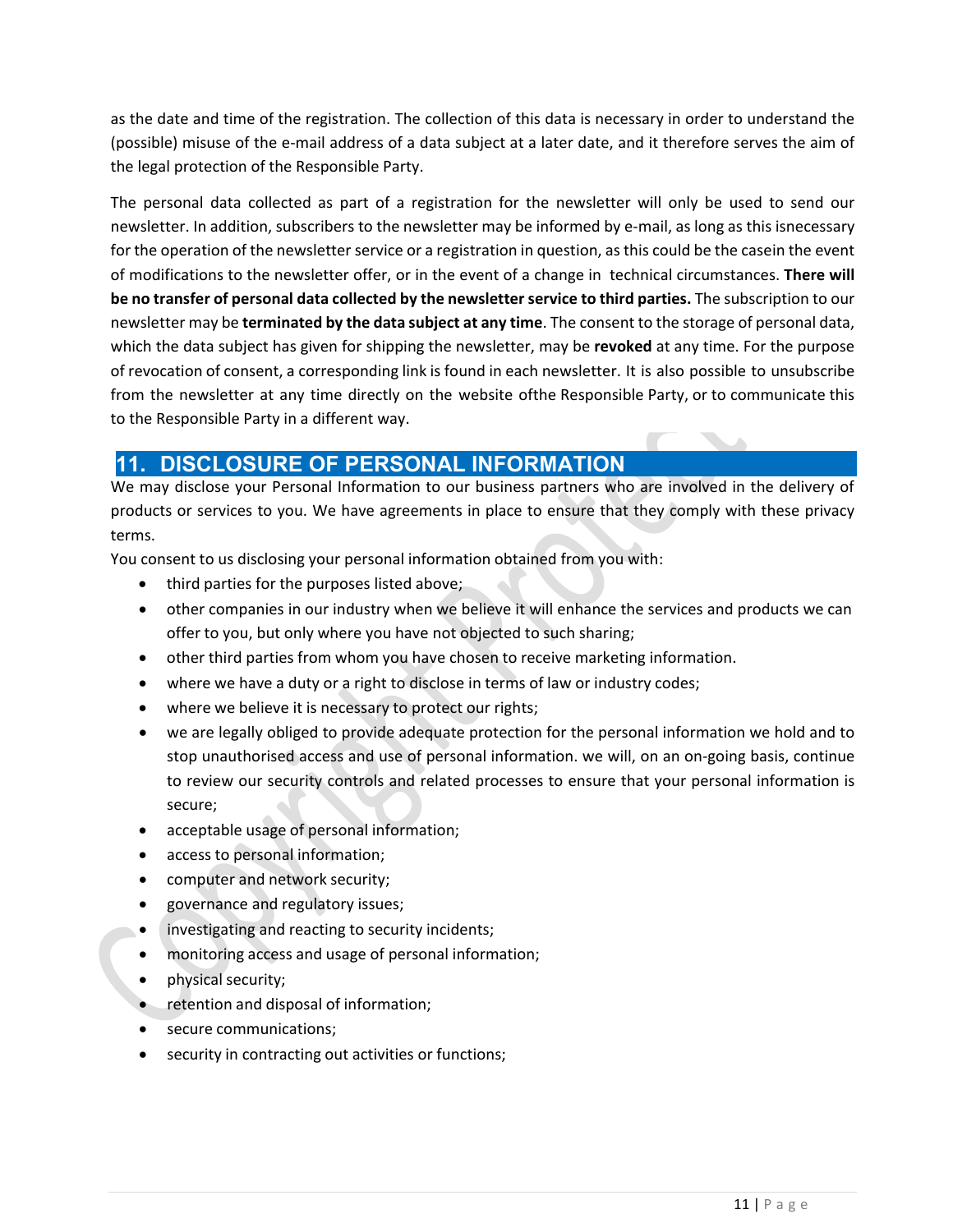When we contract third parties, we impose appropriate security, privacy and confidentiality obligations on them to ensure that Personal Information that we remain responsible for, is kept secure.

We will ensure that anyone to whom we pass your Personal Information agrees to treat your information with the same level of protection as we are obliged to.

### **13. ACCESS TO YOUR PERSONAL INFORMATION**

You have the right to request a copy of the Personal Information we hold about you. To do this, simply contact us at the numbers/addresses listed on our home page and specify what information you would like. We will take all reasonable steps to confirm your identity before providing details of your personal information.

Please note that any such access request may be subject to a payment of a legally allowable fee, as laid down in our PAIA Policy.

### **14. CORRECTION OF YOUR PERSONAL INFORMATION**

You have the right to ask us to update, correct or delete your personal information. We will take all reasonable steps to confirm your identity before making changes to Personal Information we may hold about you. We would appreciate it if you would take the necessary steps to keep your Personal Information accurate and up-to-date by notifying us of any changes we need to be aware of.

### **15. RETENTION OF PERSONAL DATA**

We will retain your data in compliance with the POPIA and in compliance with other applicable legislation.

#### **Routine Erasure And Blocking Of Personal Data**

The data Responsible Party shall process and store the personal data of the data subject only for the period necessary to achieve the purpose of storage, or as far as this is granted by the POPIA or other legislators in laws or regulations to which the Responsible Party is subject to. If the storage purpose is not applicable, or if a storage period prescribed by the POPIA or anothercompetent legislator expires, the personal data will be destroyed.

### **16. RGHTS OF THE DATA SUBJECT**

#### **A) RIGHT OF CONFIRMATION**

Each data subject shall have the right granted by the South African Regulator to obtain from the Responsible Party the confirmation as to whether or not personal data concerning him or her are being processed. If a data subject wishes to avail himself of this right of confirmation, he or she may, at any time, contact our employee of the Responsible Party.

#### **B) RIGHT OF ACCESS**

Each data subject shall have the right granted by the South African Regulator to obtain from the Responsible Party free of charge information about his or her personal data stored at any time and a copy of this information. Furthermore, the PAIA grants the data subject access to the following information: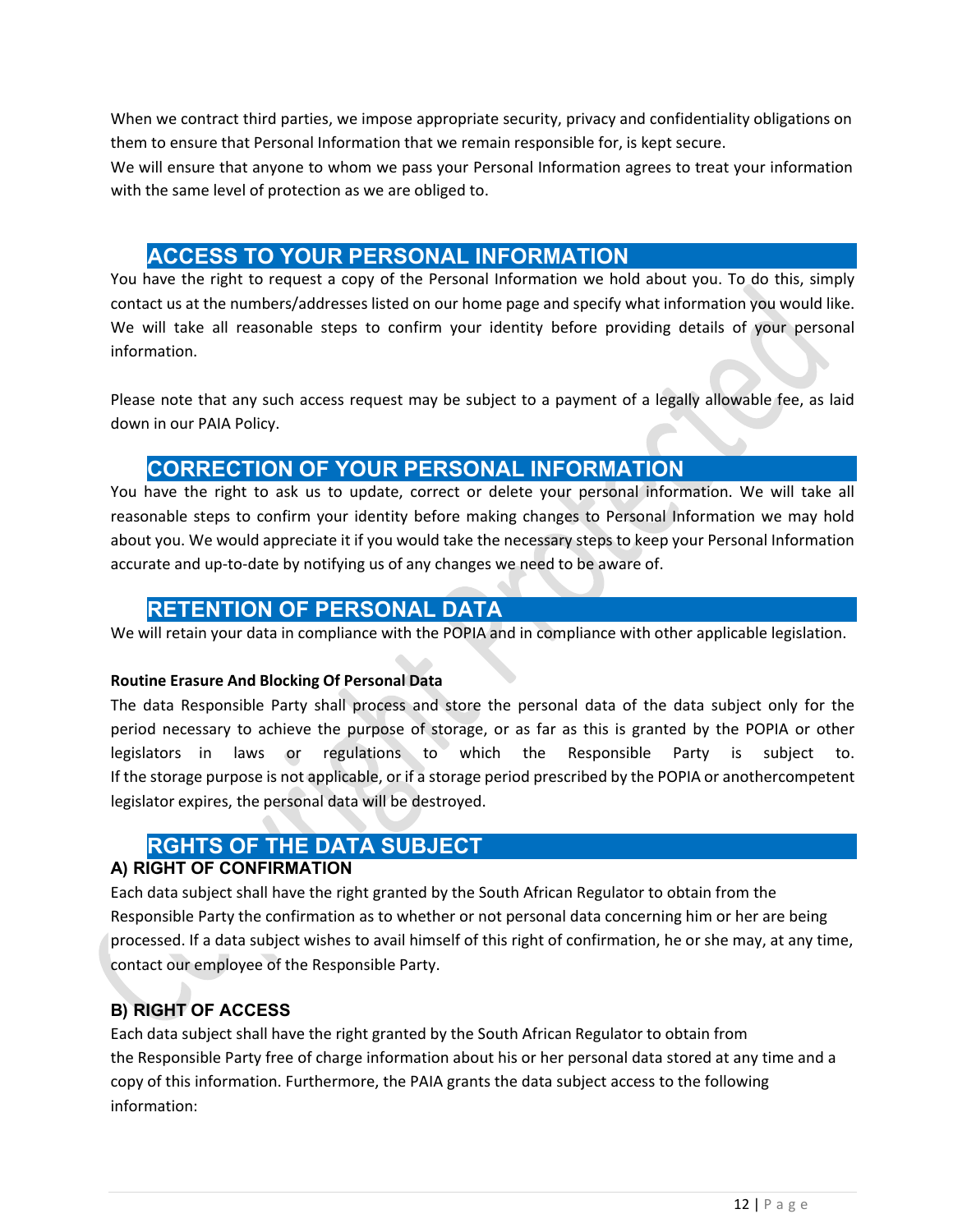- the purposes of the processing;
- the categories of personal data concerned;
- the recipients or categories of recipients to whom the personal data have been or will be disclosed, in particular recipients in third countries or international organisations;
- where possible, the envisaged period for which the personal data will be stored, or, if not possible, the criteria used to determine that period;
- the existence of the right to request from the Responsible Party rectification or erasure of personal data, or restriction of processing of personal data concerning the data subject, or to object to such processing;
- the existence of the right to lodge a complaint with a supervisory authority;
- where the personal data are not collected from the data subject, any available information as to their source;
- the existence of automated decision-making, including profiling, referred to in Article 22(1) and

(4) of the PAIA and, at least in those cases, meaningful information about the logic involved, as well as the significance and envisaged consequences of such processing for the data subject.

Furthermore, the data subject shall have a right to obtain information as to whether personal data are transferred to a third country or to an international organization. Where this is the case, the data subject shall have the right to be informed of the appropriate safeguards relating to the transfer.

If a data subject wishes to avail himself of this right of access, he or she may at any time contact our employee of the Responsible Party.

#### **C) RIGHT TO RECTIFICATION**

Each data subject shall have the right granted by the South African Regulator to obtain from the Responsible Party without undue delay the rectification of inaccurate personal data concerning him or her. Taking into account the purposes of the processing, the data subject shall have the right to have incomplete personal data completed, including by means of providing a supplementary statement. If a data subject wishes to exercise this right to rectification, he or she may, at any time, contact our Information Officer or another employee of the Responsible Party.

### **D) RIGHT TO ERASURE (RIGHT TO BE FORGOTTEN)**

Each data subject shall have the right granted by the South African Regulator to obtain from the Responsible Party the erasure of personal data concerning him or her without undue delay, and the Responsible Party shall have the obligation to erase personal data without undue delay where one of the following grounds applies, as long as the processing is not necessary:

- The personal data are no longer necessary in relation to the purposes for which they were collected or otherwise processed.
- The data subject withdraws consent to which the processing is based according to point POPIA and where there is no other legal ground for the processing.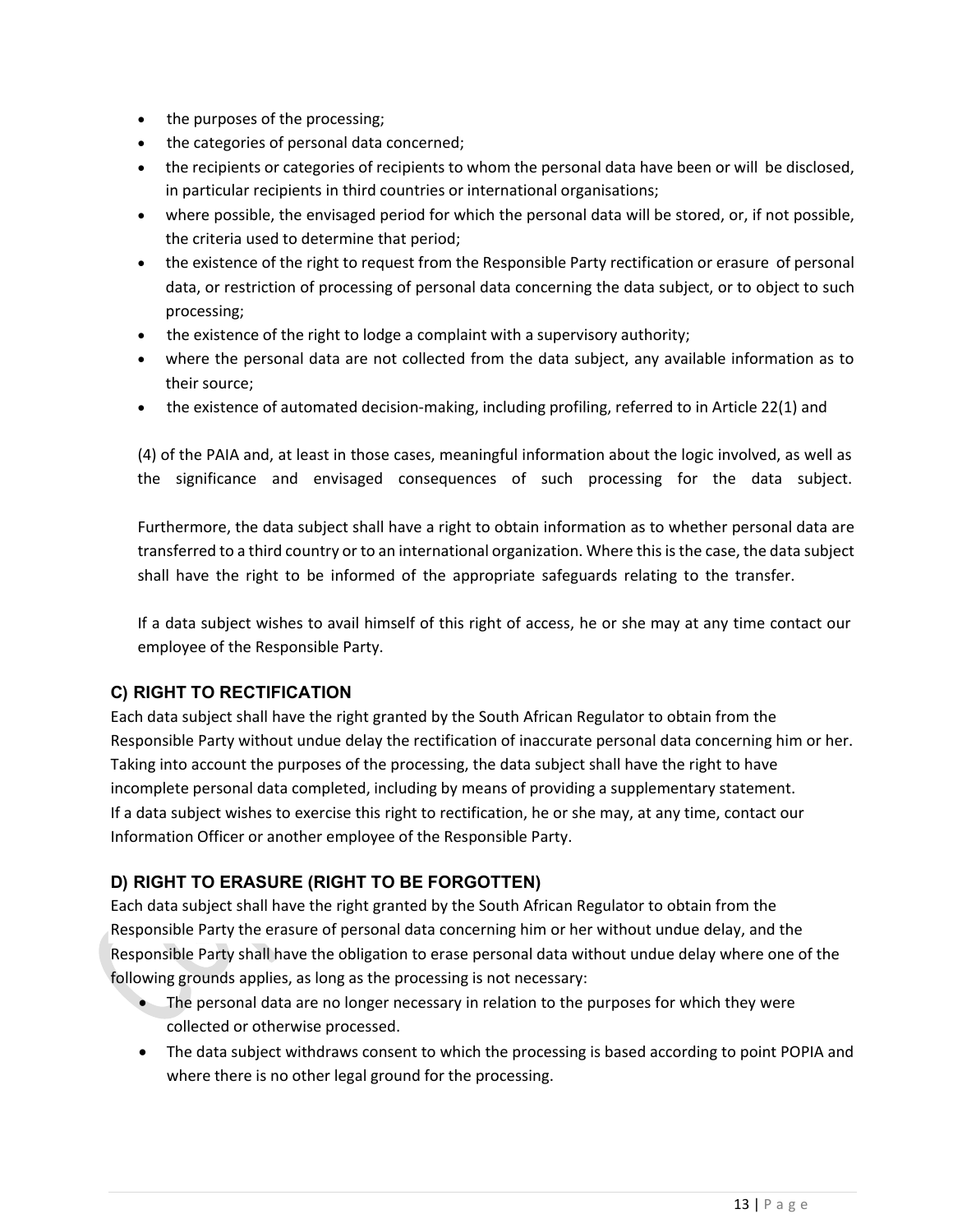- The data subject objects to the processing pursuant to POPIA and there are no overriding legitimate grounds for the processing, or the data subject objects to the processing pursuant to POPIA.
- The personal data have been unlawfully processed.
- The personal data must be erased for compliance with a legal obligation in South Africa which the Responsible Party is subject.
- If one of the aforementioned reasons applies, and a data subject wishes to request the erasure of personal data stored by Vermeulen & Van Greunen Inc. T/A Highveld Urology, he or she may at any time contact an employee of Vermeulen & Van Greunen Inc. T/A Highveld Urology of the Responsible Party. An employee of Vermeulen & Van Greunen Inc. T/A Highveld Urology shall promptly ensure that the erasure request is complied with immediately. Where the Responsible Party has made personal data public and is obliged pursuant to POPIA to erase the personal data, the Responsible Party, taking account of available technology and thecost of implementation, shall take reasonable steps, including technical measures, to inform other Responsible Party's processing the personal data that the data subject has requested erasure by such Responsible Party's of any links to, or copy or replication of, those personal data, as far as processing is not required. An employee of the practice will arrange the necessary measures in individual cases.

#### **E) RIGHT OF RESTRICTION OF PROCESSING**

Each data subject shall have the right granted by the South African Regulator to obtain from the Responsible Party restriction of processing where one of the following applies:

- The accuracy of the personal data is contested by the data subject, for a period enabling the Responsible Party to verify the accuracy of the personal data.
- The processing is unlawful and the data subject opposes the erasure of the personal data and requests instead the restriction of their use instead.
- The Responsible Party no longer needs the personal data for the purposes of the processing, but they are required by the data subject for the establishment, exercise or defense of legal claims.
- The data subject has objected to processing pursuant to POPIA pending the verification whether the legitimate grounds of the Responsible Party override those of the data subject.

If one of the aforementioned conditions is met, and a data subject wishes to request the restriction of the processing of personal data stored by the practice, he or she may at any time contact an employee of the practice of the Responsible Party. An employee of the practice will arrange the restriction of the processing.

### **G) RIGHT TO OBJECT**

Each data subject shall have the right granted by the South African Regulator to object, on grounds relating to his or her particular situation, at any time, to processing of personal data concerning him or her, which is based on POPIA. This also applies to profiling based on these provisions

• the practice shall no longer process the personal data in the event of the objection unless we can demonstrate compelling legitimate grounds for the processing which override the interests, rights, and freedoms of the data subject, or for the establishment, exercise or defense of legal claims.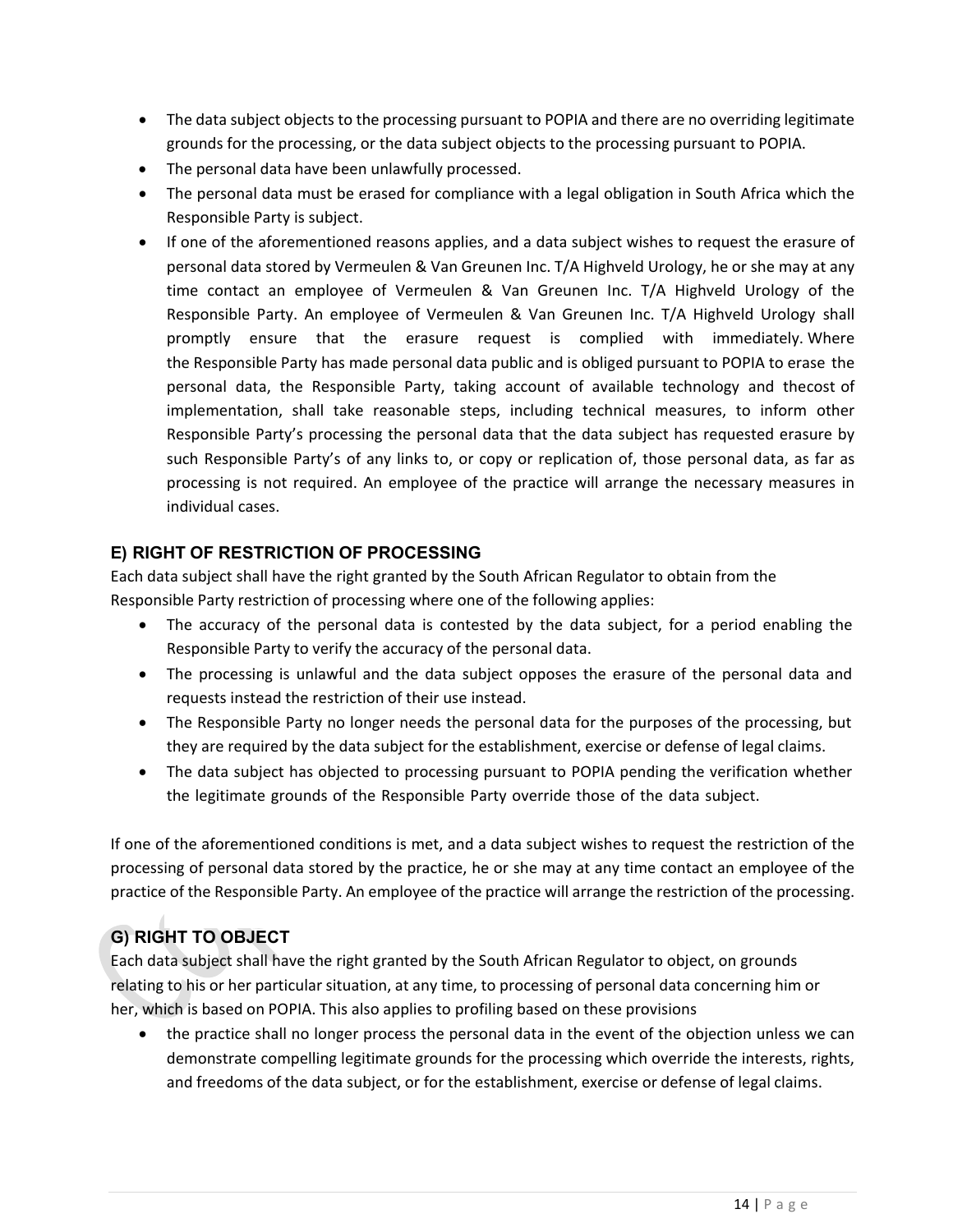- If the practice processes personal data for direct marketing purposes, the data subject shall have the right to object at any time to processing of personal data concerning him or her for such marketing.
- This applies to profiling to the extent that it is related to such direct marketing. If the data subject objects to the practice to the processing for direct marketing purposes, the practice will no longer process the personal data for these purposes.
- In addition, the data subject has the right, on grounds relating to his or her particular situation, to object to processing of personal data concerning him or her by the practice forscientific or historical research purposes, or for statistical purposes pursuant POPIA, unless the processing is necessary for the performance of a task carried out for reasons of public interest.

In order to exercise the right to object, the data subject may directly contact an employee of the practice

#### **H) AUTOMATED INDIVIDUAL DECISION-MAKING, INCLUDING PROFILING**

Each data subject shall have the right granted by the South African Regulator not to be subject to a decision based solely on automated processing, including profiling, which produces legal effects concerning him or her, or similarly significantly affects him or her, as long as the decision

- (1) is not is necessary for entering into, or the performance of, a contract between the data subject and a data Responsible Party, or
- (2) is not authorised by the national law to which the Responsible Party is subject and which also lays down suitable measures to safeguard the data subject's rights and freedoms and legitimate interests, or
- (3) is not based on the data subject's explicit consent.

#### **If the decision**

- (1) is necessary for entering into, or the performance of, a contract between the data subject and a data Responsible Party, or
- (2) it is based on the data subject's explicit consent, the practice shall implement suitable measures to safeguard the data subject's rights and freedoms and legitimate interests, at least the right to obtain human intervention on the part of the Responsible Party, to express his or her point of viewand contest the decision.
- (3) If the data subject wishes to exercise the rights concerning automated individual decision-making, he or she may at any time directly contact our Information Regulator of the practice another employee of the Responsible Party.

### **I. RIGHT TO WITHDRAW DATA PROTECTION CONSENT**

Each data subject shall have the right granted by the South African Regulator the right to withdraw his or her consent to processing of his or her personal data at any time.

If the data subject wishes to exercise the right to withdraw the consent, he or she may at any time directly contact an employee of the Responsible Party.

### **17.LEGAL BASIS FOR THE PROCESSING**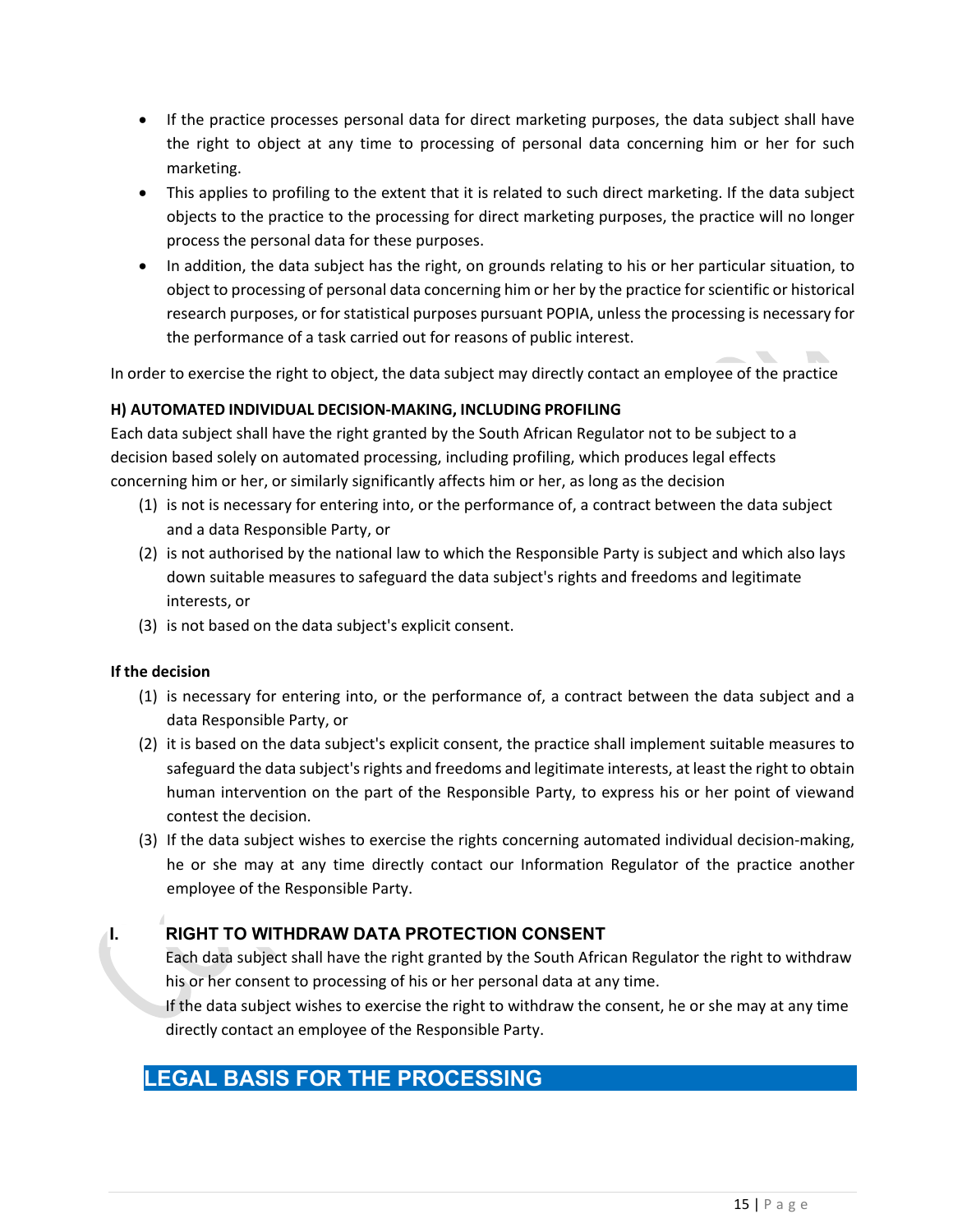POPIA serves as the legal basis for processing operations for which we obtain consent for a specific processing purpose. If the processing of personal data is necessary for the performance of a contract to which the data subject is party, as is the case, for example, when processing operations are necessary for the supply of goods or to provide any other service, the processing is based on POPIA. The same applies to such processing operations which are necessary for carrying out pre-contractual measures, for example in the case of inquiries concerning our products or services. Is our company subject to a legal obligation by which processing of personal data is required, such as for the fulfilment of tax obligations, the processing is based on POPIA. In rare cases, the processing of personal data may be necessary to protect the vital interests of the data subject or of another natural person.

### **18.PERIOD FOR WHICH THE PERSONAL DATA WILL BE STORED**

The criteria used to determine the period of storage of personal data is the respective statutory retention period. After expiration of that period, the corresponding data is routinely deleted, as long as it is no longer necessary for the fulfilment of the contract or the initiation of a contract.

We clarify that the provision of personal data is partly required by law (e.g. tax regulations) or can also result from contractual provisions (e.g. information on the contractual partner). Sometimes it may be necessary to conclude a contract that the data subject provides us with personal data, which must subsequently be processed by us. The data subject is, for example, obliged to provideus with personal data when our company signs a contract with him or her. The non-provision ofthe personal data would have the consequence that the contract with the data subject could not be concluded. Before personal data is provided by the data subject, the data subject must contact our Data Protection Officer. An employee of the practice clarifies to the data subject whether the provision of the personal data is required by law or contract or is necessary for the conclusion of the contract, whether there is an obligation to provide the personal data and the consequences of non-provision of the personal data.

Retention schedule of respective legislation are indicated below

#### *19. HARD COPIES*

#### **Documents are stored in a archive different location.**

#### **Companies Act, No 71 of 2008**

With regard to the Companies Act, No 71 of 2008 and the Companies Amendment Act No 3 of 2011, hardcopies of the documents mentioned below **must be retained for 7 years**:

- Any documents, accounts, books, writing, records or other information that a company is required to keep in terms of the Act;
- Notice and minutes of all shareholders meeting, including resolutions adopted and documents made available to holders of securities;
- Copies of reports presented at the annual general meeting of the company;
- Copies of annual financial statements required by the Act;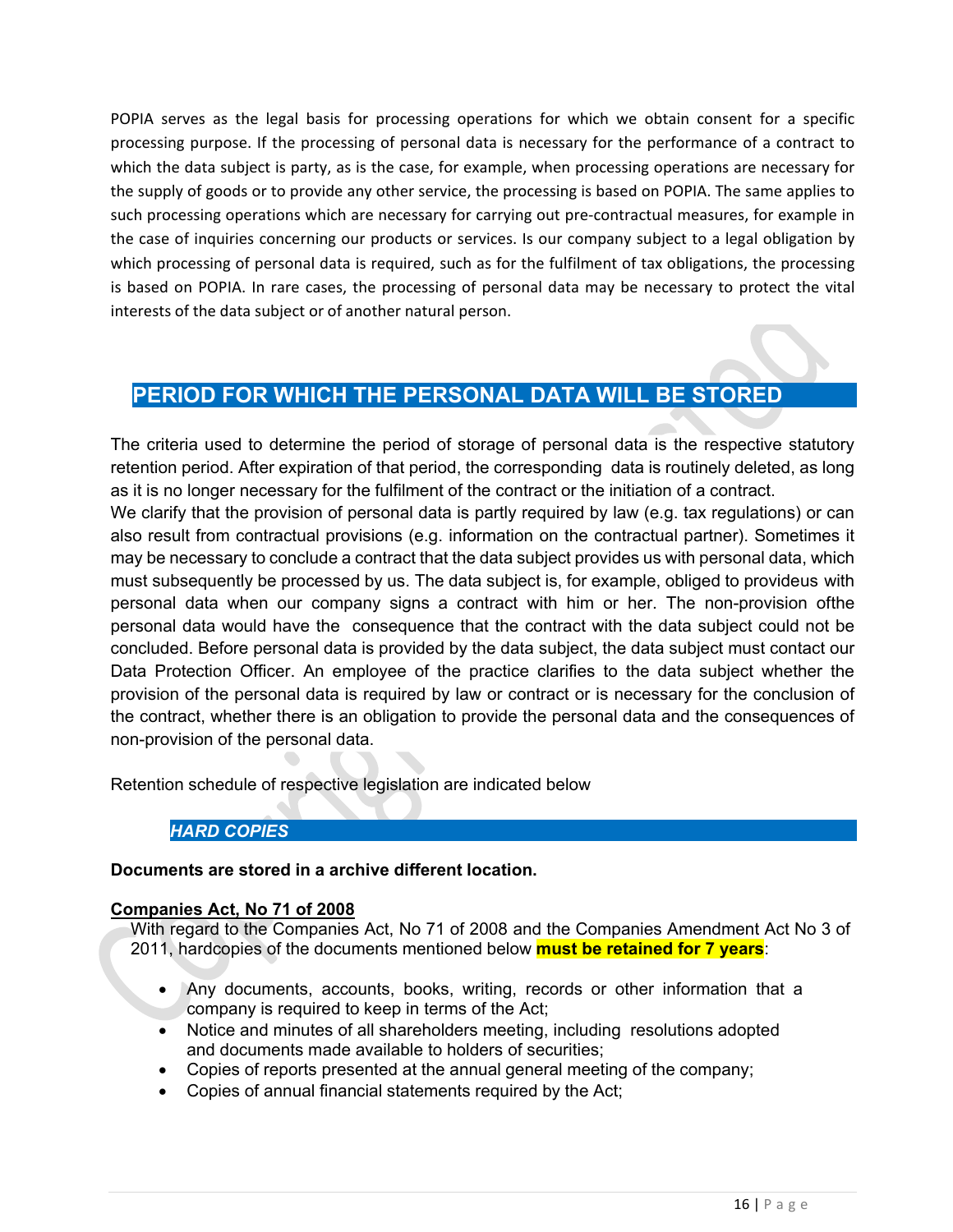- Copies of accounting records as required by the Act;
- Record of directors and past directors, after the director has retired from the company;
- Written communication to holders of securities and
- Minutes and resolutions of directors' meetings, audit committee and directors' committees
- Copies of the documents mentioned below must be retained indefinitely:
- Registration certificate ;
- Memorandum of Incorporation and alterations and amendments;
- Rules:
- Securities register and uncertified securities register;
- Register of company secretary and auditors and
- Regulated companies (companies to which chapter 5, part B, C and Takeover Regulations apply) – Register of disclosure of person who holds beneficial interest equal to or in excess of 5% of the securities of that class issued.

#### **Consumer Protection Act, No 68 of 2008**

The Consumer Protection Act seeks to promote a fair, accessible and sustainable marketplace and therefore requires a **retention period of 3 years** for information provided to a consumer by an intermediary such as:

- Full names, physical address, postal address and contact details;
- ID number and registration number;
- Contact details of public officer in case of a juristic person;
- Service redered;
- Intermediary fee;
- Cost to be recovered from the consumer;
- Frequency of accounting to the consumer;
- Amounts, sums, values, charges, fees, remuneration specified in monetary terms;
- Disclosure in writing of a conflict of interest by the intermediary in relevance to goods or service to be provided;
- Record of advice furnished to the consumer reflecting the basis on which the advice was given;
- Written instruction sent by the intermediary to the consumer ;
- Conducting a promotional competition refer to Section 36(11)(b) and Regulation 11 of Promotional Competitions;
- Documents Section 45 and Regulation 31 for Auctions.

#### **National Credit Act, No 34 of 2005**

The National Credit Act aims to promote a fair and transparent credit industry which requires the retention of certain documents for a specified period.

**Retention for 3 years** from the earliest of the dates of which the registrant created, signed or received the document or from the date of termination of the agreement or in the case of an application for credit that is refused or not granted for any reason, from the date of receipt of the application which applies to the documents mentioned below:

#### **Regulation 55(1)(b):**

- Records of registered activities such as an application for credit declined;
- Reason for the decline of the application for credit;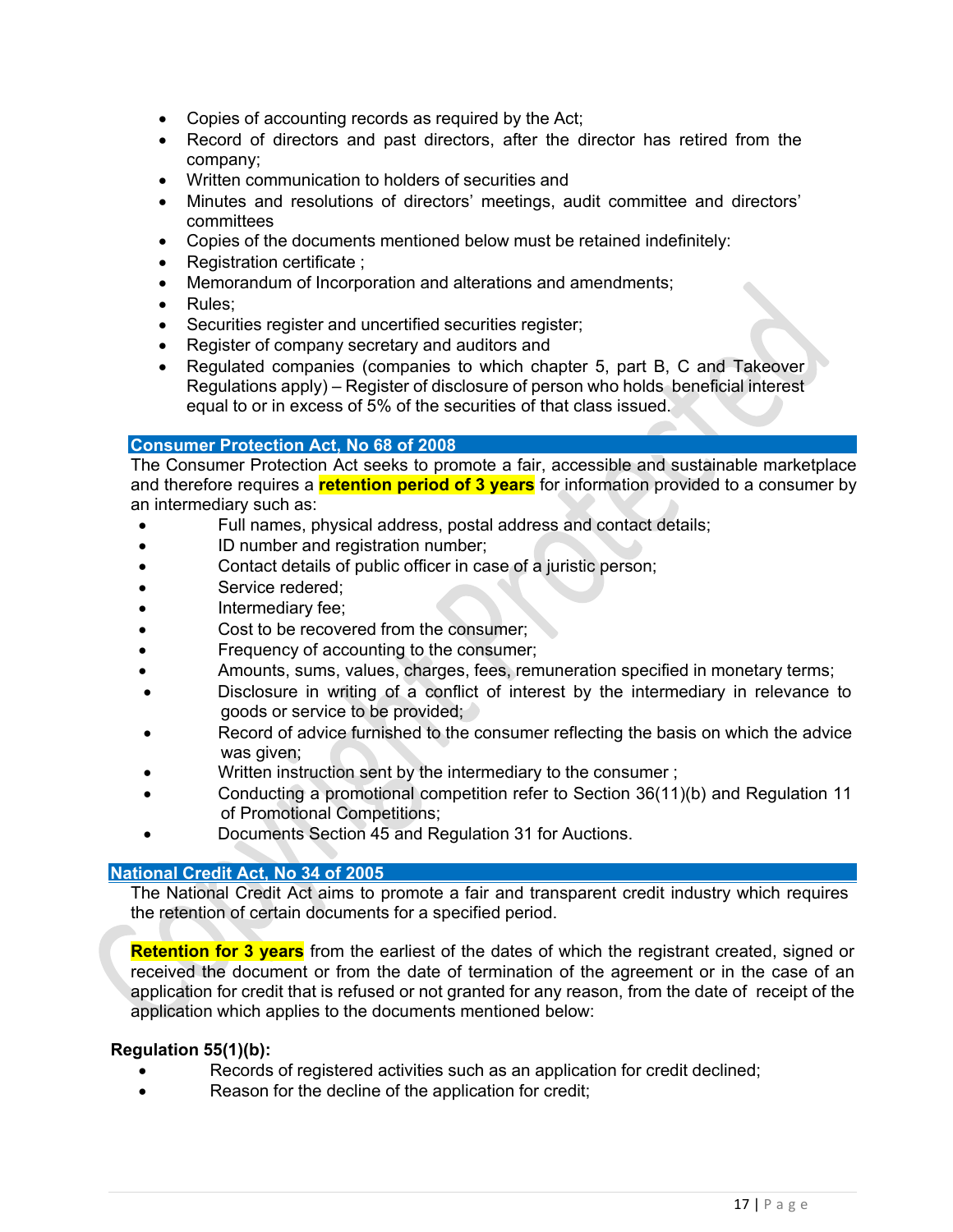- Pre-agreement statements and quotes;
- Documentation in support of steps taken in terms of section 81(2) of the Act;
- Record of payments made;
- Documentation in support of steps taken after default by consumer.

#### **Regulation 55(1)(c) in respect of operations:**

- Record of income, expenses and cash flow;
- Credit transaction flows;
- Management accounts and financial statements.

#### **Regulation 55(1)(d) with regard to the Credit Bureau:**

- All documents relating to disputes, inclusive of but not limited to, documents from the consumer;
- Documents from the entity responsible for disputed information;
- Documents pertaining to the investigation of the dispute;
- Correspondence addressed to and received from sources of information as set out in section 70(2) of the Act and Regulation 18(7) pertaining to the issues of the disputed information.

#### **Regulation 55(1)(a) with regard to Debt Counsellors:**

- Application for debt review:
- Copies of all documents submitted by the consumer;
- Copy of rejection letter;
- Debt restructuring proposal;
- Copy of any order made by the tribunal and/or the court and a copy of the clearance certificate.

#### **Regulation 56 with regard to section 170 of the Act:**

- Application for credit;
- Credit agreement entered into with the consumer.

#### **Regulation 17(1) with regard to Credit Bureau information:**

Documents with a required retention period of the earlier of 10 years or a rehabilitation order being granted:

- **Sequestrations**
- Administration orders.

Documents with a required retention period of 5 years:

- Rehabilitation orders
- **Payment profile.**

Documents with a required **retention period of the earlier of 5 years** or until judgment is rescinded by a court or abandoned by the credit provider in terms of section 86 of theMagistrate's Court Act No 32 of 1944:

- Civil Court Judgments
- Enquiries.

#### **Documents with a required retention period of 1.5 years:**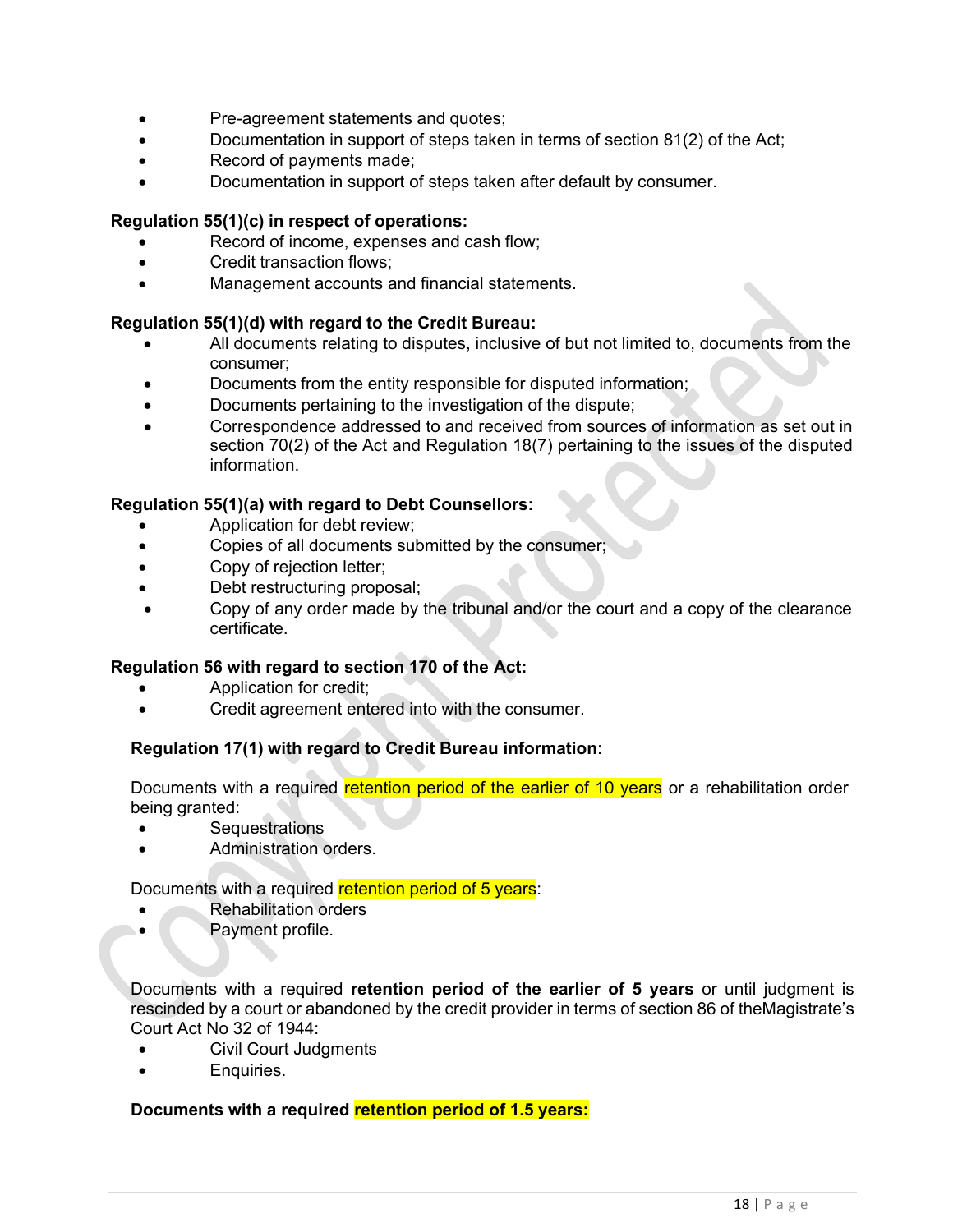• Details and results of disputes lodged by the consumers.

#### **Documents with a required retention period of 1 year:**

• Adverse information.

#### **Documents with an unlimited required retention period:**

Liquidation.

#### **Documents required to be retained until a clearance certificate is issued:**

Debt restructuring.

#### **Financial Advisory and Intermediary Services Act, No 37 of 2002:**

Section 18 of the Act requires a retention period of 5 years, except to the extent that it is exempted by the registrar for the below mentioned documents:

- Known premature cancellations of transactions or financial products of the provider by clients;
- Complaints received together with an indication whether or not any such complaint has been resolved;
- The continued compliance with this Act and the reasons for such non-compliance;
- And the continued compliance by representatives with the requirements referred to in section 13(1) and (2).

The General Code of Conduct for Authorized Financial Services Provider and Representatives requires a retention period of 5 years for the below mentioned documents:

Proper procedures to record verbal and written communications relating to a financial service rendered to a client as are contemplated in the Act, this Code or any other Code drafted in terms of section 15 of the Act;

Store and retrieve such records and any other material documentation relating to the client or financial services rendered to the client;

And keep such client records and documentation safe from destruction;

All such records must be kept for a period after termination to the knowledge of the provider of the product concerned or in any other case after the rendering of the financial service concerned.

#### **Financial Intelligence Centre Act, No 38 of 2001:**

Section 22 and 23 of the Act require a retention period of 5 years for the documents and records of the activities mentioned below:

- Whenever an accountable transaction is concluded with a client, the institution must keep record of the identity of the client;
- If the client is acting on behalf of another person, the identity of the person on whose behalf the client is acting and the clients authority to act on behalf of that other person;
- If another person is acting on behalf of the client, the identity of that person and that other person's authority to act on behalf of the client;
- The manner in which the identity of the persons referred to above was established;
- The nature of that business relationship or transaction;
- In the case of a transaction, the amount involved and the parties to that transaction;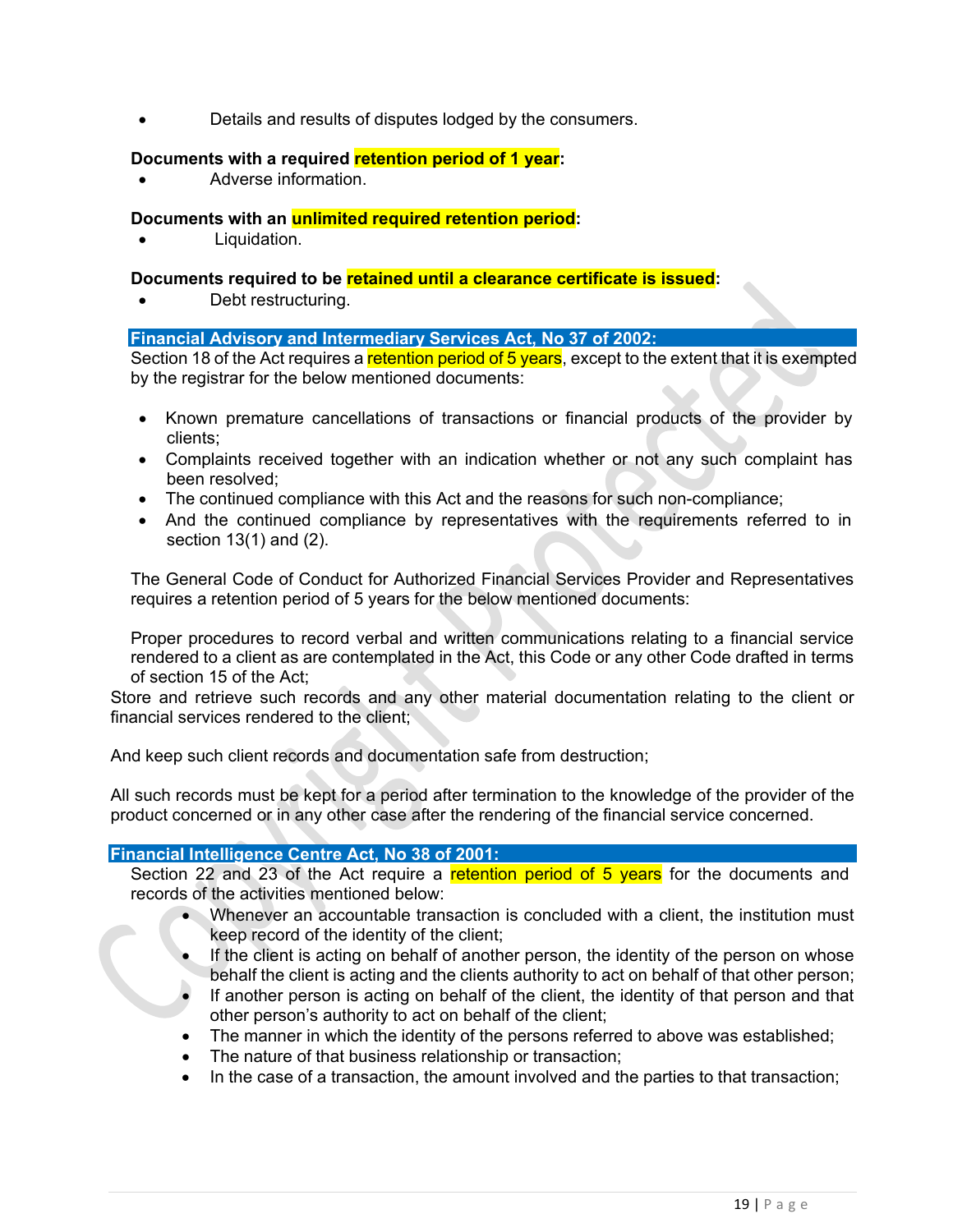- All accounts that are involved in the transactions concluded by that accountable institution in the course of that business relationship and that single transaction;
- The name of the person who obtained the identity of the person transacting on behalf of the accountable institution;
- Any document or copy of a document obtained by the accountable institution. These documents may also be kept in electronic format.

#### **Compensation for Occupational Injuries and Diseases Act, No 130 of 1993:**

Section 81(1) and (2) of the Compensation for Occupational Injuries and Diseases Act requires a retention period of 4 years for the documents mentioned below:

• Register, record or reproduction of the earnings, time worked, payment for piece work and overtime and other prescribed particulars of all the employees.

#### **Section 20(2) documents with a required retention period of 3 years:**

- Health and safety committee recommendations made to an employer in terms of issues affecting the health of employees and of any report made to an inspector in terms of the recommendation;
- Records of incidents reported at work.

#### **Asbestos Regulations, 2001, regulation 16(1) requires a retention period of minimum 40 years for the documents mentioned below**:

- Records of assessment and air monitoring, and the asbestos inventory;
- Medical surveillance records:

#### **Hazardous Biological Agents Regulations, 2001, Regulations 9(1) and (2):**

- Records of risk assessments and air monitoring;
- Medical surveillance records.

#### **Lead Regulations, 2001, Regulation 10:**

- Records of assessments and air monitoring;
- Medical surveillance records.

#### **Noise - induced Hearing Loss Regulations, 2003, Regulation 11:**

- All records of assessment and noise monitoring;
- All medical surveillance records, including the baseline audiogram of every employee.

#### **Hazardous Chemical Substance Regulations, 1995, Regulation 9 requires a retention period of 30 years for the documents mentioned below:**

- Records of assessments and air monitoring;
- Medical surveillance records.

#### **Basic Conditions of Employment Act, No 75 of 1997:**

The Basic Conditions of Employment Act requires a retention period of 3 years for the documents mentioned below:

Section 29(4):

**Written particulars of an employee after termination of employment;** Section 31: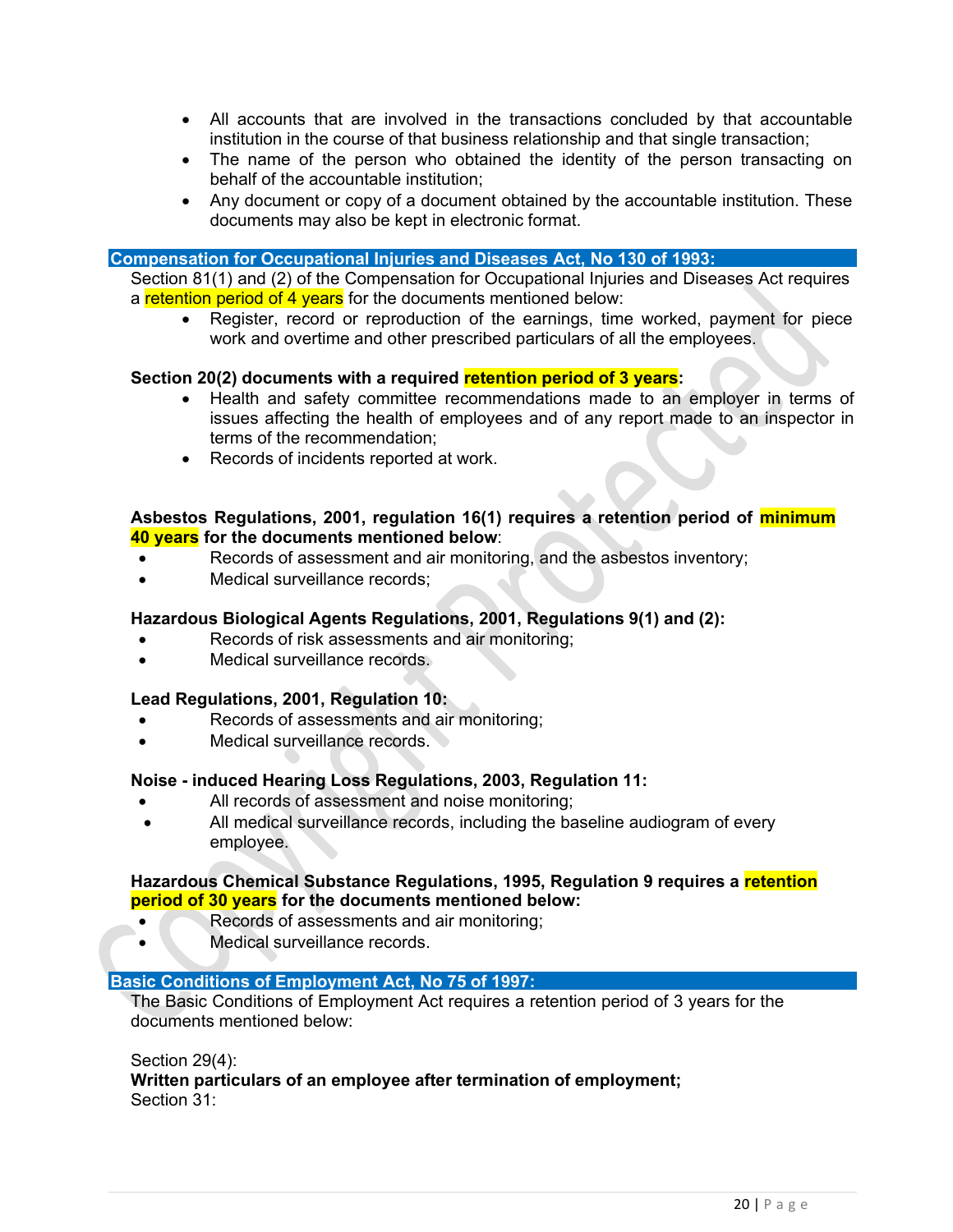- Employee's name and occupation;
- Time worked by each employee;
- Remuneration paid to each employee;
- Date of birth of any employee under the age of 18 years.

#### **Employment Equity Act, No 55 of 1998:**

Section 26 and the General Administrative Regulations, 2009, Regulation 3(2) requires a retention period of 3 years for the documents mentioned below:

Records in respect of the company's workforce, employment equity plan and other records relevant to compliance with the Act;

Section 21 and Regulations 4(10) and (11) require a retention period of 3 years for the report which is sent to the Director General as indicated in the Act.

#### **Labour Relations Act, No 66 of 1995:**

**Sections 53(4), 98(4) and 99 require a retention period of 3 years for the documents mentioned below:**

- The Bargaining Council must retain books of account, supporting vouchers, income and expenditure statements, balance sheets, auditor's reports and minutes of the meetings;
- Registered Trade Unions and registered employer's organizations must retain books of account, supporting vouchers, records of subscriptions or levies paid by its members, income and expenditure statements, balance sheets, auditor's reports and minutes of the meetings;
- Registered Trade Unions and employer's organizations must retain the ballot papers;
- Records to be retained by the employer are the collective agreements and arbitration awards.

Sections 99, 205(3), Schedule 8 of Section 5 and Schedule 3 of Section 8(a) require an indefinite retention period for the documents mentioned below:

- Registered Trade Unions and registered employer's organizations must retain a list of its members;
- An employer must retain prescribed details of any strike, lock-out or protest action involving its employees;
- Records of each employee specifying the nature of any disciplinary transgressions, the actions taken by the employer and the reasons for the actions;
- The Commission must retain books of accounts, records of income and expenditure, assets and liabilities.

#### **Unemployment Insurance Act, No 63 of 2002:**

**The Unemployment Insurance Act, applies to all employees and employers except:**

- Workers working less than 24 hours per month;
- Learners:
- Public servants;
- Foreigners working on a contract basis;
- Workers who get a monthly State (old age) pension;
- Workers who only earn commission.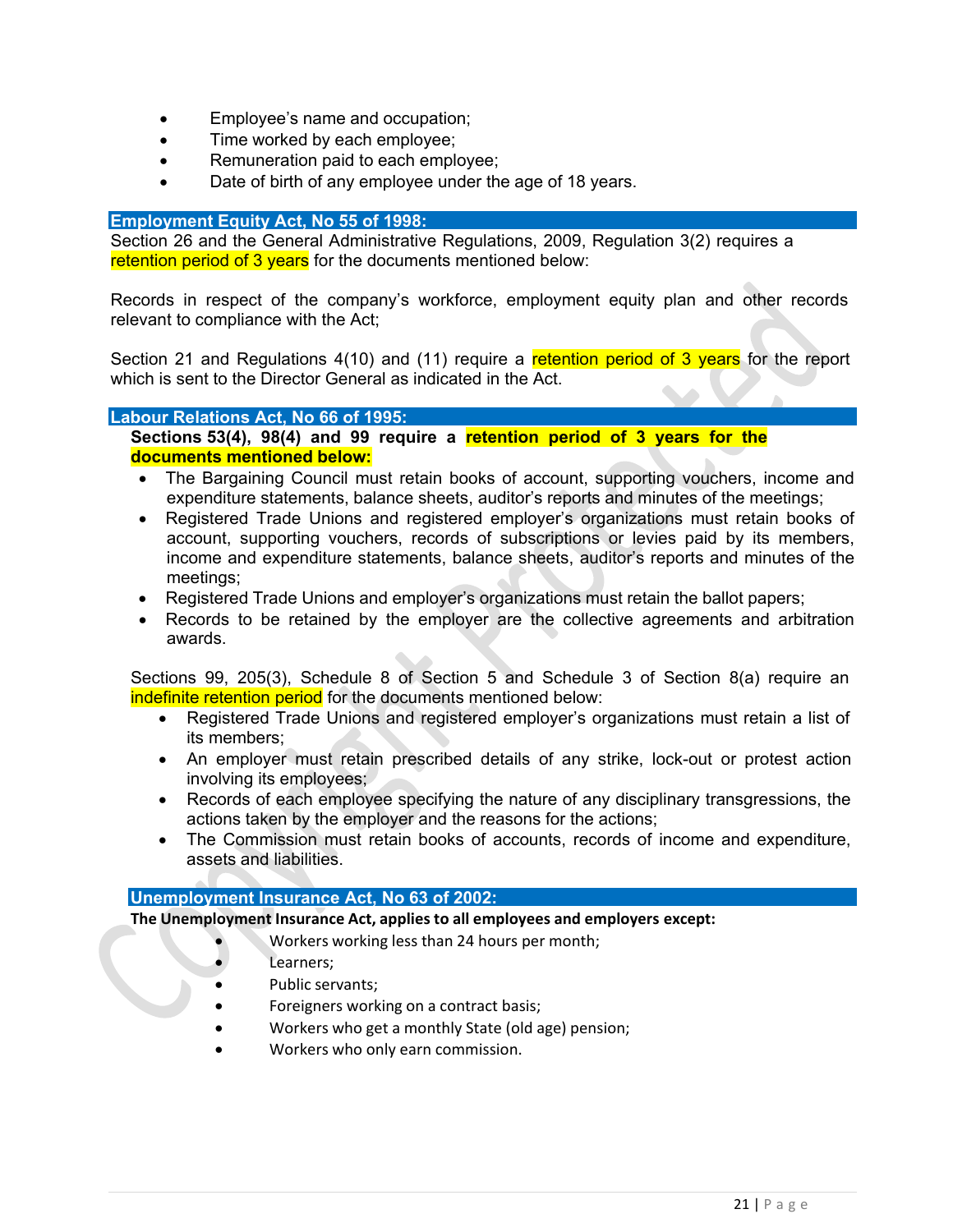Section 56(2)(c) requires a **retention period of 5 years**, from the date of submission, for the documents mentioned below:

Employers must retain personal records of each of their current employees in terms of their names, identification number, monthly remuneration and address where the employee is employed.

#### **Tax Administration Act, No 28 of 2011:**

Section 29 of the Tax Administration Act, states that records of documents must be retained to:

- Enable a person to observe the requirements of the Act;
- Are specifically required under a Tax Act by the Commissioner by the public notice;
- Will enable SARS to be satisfied that the person has observed these requirements.

**Section 29(3)(a) requires a retention period of 5 years**, from the date of submission for taxpayers that have submitted a return and an indefinite retention period, until thereturn

is submitted, then a 5 year period applies for taxpayers who were meant to submit a

return, but have not Section 29(3)(b) requires a retention period of 5 years from the end of the relevant tax period for taxpayers who were not required to submit a return, but had capital gains/losses or engaged in any other activity that is subject to tax or would be subject to tax but for the application of a threshold or exemption.

**Section 32(a) and (b) require a retention period of 5 years** but records must be retained until the audit is concluded or the assessment or decision becomes final, for documents indicating that a person has been notified or is aware that the records are subject to an audit or investigation and the person who has lodged an objection or appeal against an assessment or decision under the TAA.

#### **Income Tax Act, No 58 of 1962:**

Schedule 4, paragraph 14(1)(a)-(d) of the Income Tax Act requires a retention period of 5 years from the date of submission for documents pertaining to each employee that the employer shall keep:

- Amount of remuneration paid or due by him to the employee;
- The amount of employees tax deducted or withheld from the remuneration paid or due;
- The income tax reference number of that employee;
- Any further prescribed information;
- Employer Reconciliation return.

Schedule 6, paragraph  $14(a)$ -(d) requires a retention period of 5 years from the date of submission or  $\overline{5}$ years from the end of the relevant tax year, depending on the type of transaction for documents pertaining to:

- Amounts received by that registered micro business during a year of assessment;
- Dividends declared by that registered micro business during a year of assessment;
- Each asset as at the end of a year of assessment with cost price of more than R 10 000;
- Each liability as at the end of a year of assessment that exceeded R 10 000.

#### **Value Added Tax Act, No 89 of 1991:**

• Section 15(9), 16(2) and 55(1)(a) of the Value Added Tax Act and Interpretation Note 31, 30 March requires a retention period of 5 years from the date of submission of the return for the documents mentioned below: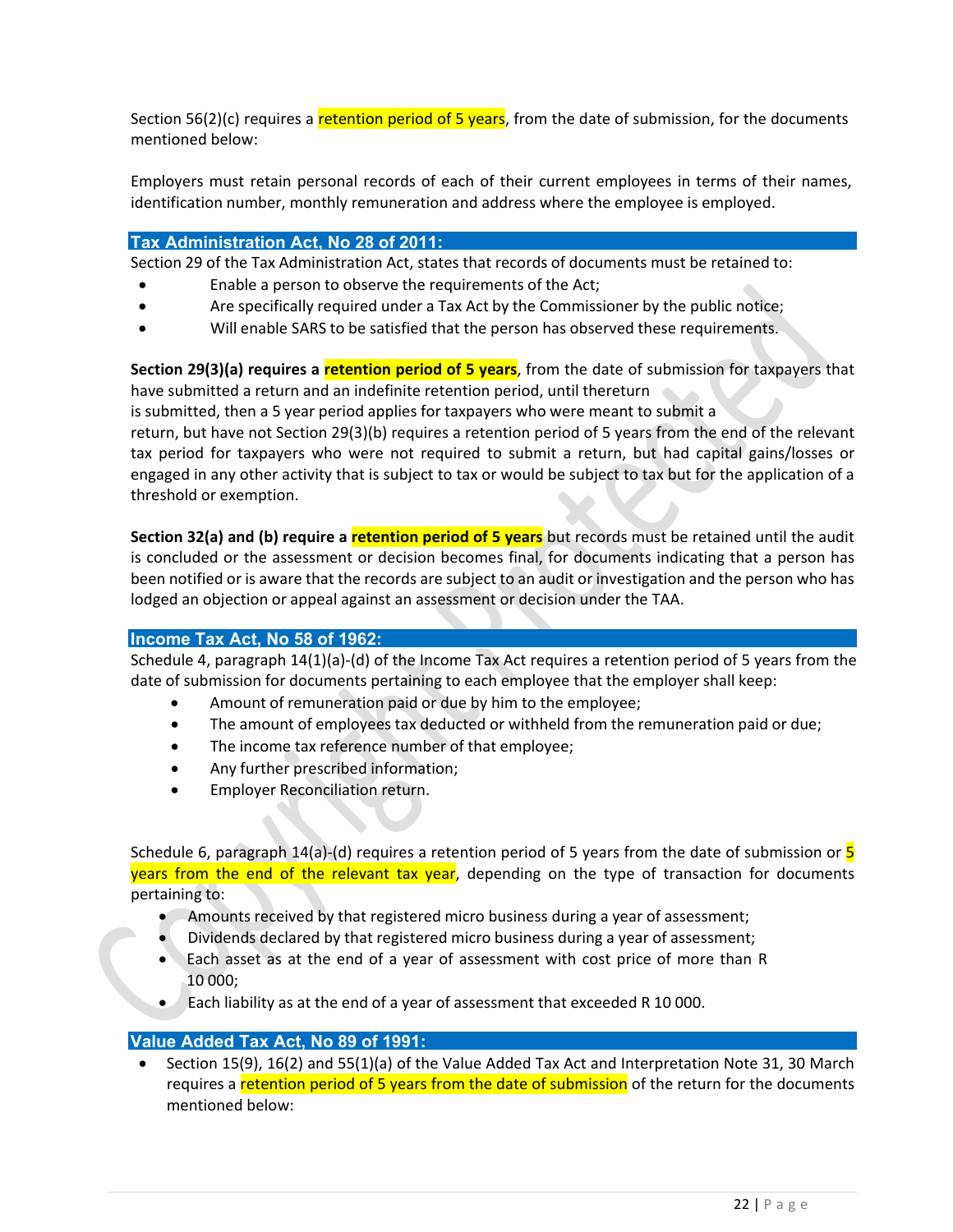- Where a vendor's basis of accounting is changed the vendor shall prepare lists of debtors and creditors showing the amounts owing to the creditors at the end of the tax period immediately preceding the changeover period;
- Importation of goods, bill of entry, other documents prescribed by the Custom and Excise Act and proof that the VAT charge has been paid to SARS;
- Vendors are obliged to retain records of all goods and services, rate of tax applicable to the supply, list of suppliers or agents, invoices and tax invoices, credit and debit notes, bank statements, deposit slips, stock lists and paid cheques;
- Documentary proof substantiating the zero rating of supplies;
- Where a tax invoice, credit or debit note, has been issued in relation to a supply by an agent or a bill of entry as described in the Customs and Excise Act, the agent shall maintain sufficient records to enable the name, address and VAT registration number of the principal to be ascertained.

#### **ELECTRONIC STORAGE**

- The internal procedure requires that electronic storage of information: important documents and information must be referred to and discussed with IT who will arrange for the indexing, storage and retrieval thereof. This will be done in conjunction with the departments concerned.
- Scanned documents: If documents are scanned, the hard copy must be retained for as long as the information is used or for  $\frac{1}{1}$  year after the date of scanning, with the exception of documents pertaining to personnel. Any document containing information on the written particulars of an employee, including: employee's name and occupation, time worked by each employee, remuneration and date of birth of an employee under the age of 18 years; must be retained for a period of 3 years after termination of employment.
- Section 51 of the Electronic Communications Act No 25 of 2005 requires that personal information and the purpose for which the data was collected must be kept by the person who electronically requests, collects, collates, processes or stores the information and a record of any third party to whom the information was disclosed must be retained for a period of 1 year or for as long as the information is used.

It is also required that all personal information which has become obsolete must be destroyed.

### **20. DESTRUCTION OF DOCUMENTS**

Each department is responsible for attending to the destruction of its documents, which must be done on a regular basis. Files must be checked in order to make sure that they may be destroyed and also to ascertain if there are important original documents in the file. Original documents must be returned to the holder thereof, failing which, they should be retained by the Company pending such return.

After completion of the process the General Manager of the department shall, in writing, authorise the removal and destruction of the documents in the authorisation document. These records will beretained by Registration.

The documents are then made available for collection by the removers of the Company's documents, who also ensure that the documents are shredded before disposal. This also helps to ensure confidentiality of information.

Documents may also be stored off-site, in storage facilities approved by the Company.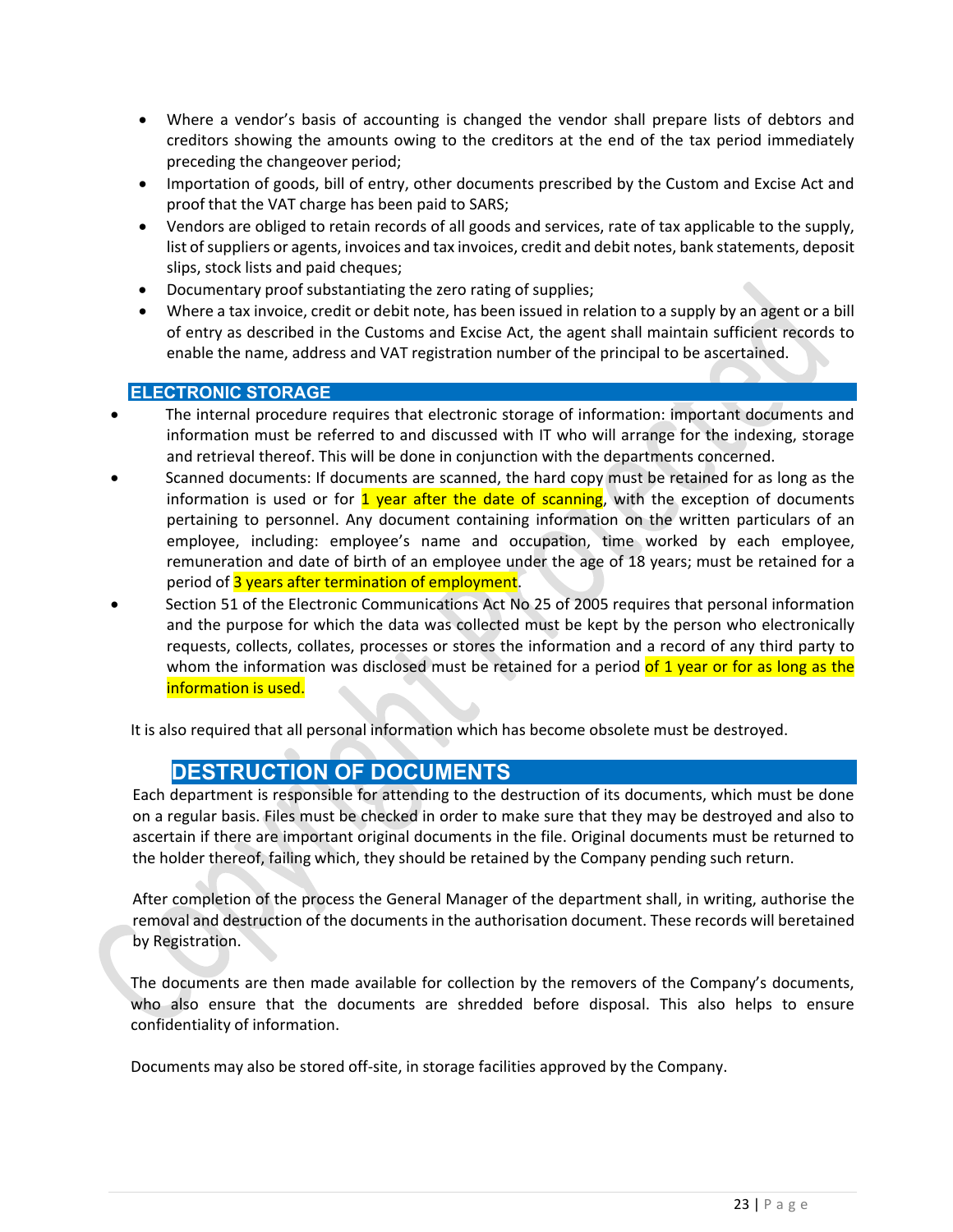### **21.POLICY CHAMPION**

Contact details of the administrator responsible for this policy:

**Name**: Dr N van Greuning

Position: Managing Director

Tel: (013) 653-8328

E-mail: receptionw@witbankurology.co.za

#### **INFORMATION OFFICER DETAILS**

**Name**: Amanda Greyling

Position: Information Officr

Tel: (013) 653-8028

E-mail: witbankurology.finance@gmail.com

**DEPUTY INFORMATION OFFICER DETAILS**

**NAME**: N/A **TELEPHONE NUMBER**: N/A **FAX NUMBER N/A**

**E-MAIL ADDRESS**: N/A

#### **HEAD OFFICE DETAILS**

**TELEPHONE NUMBER**: 013) 653-8328 **FAX NUMBER** N/A **POSTAL ADDRESS**: PO Box 582 River Crescent Die Heuwel 1042 SOUTH AFRICA **PHYSICAL ADDRESS**: **Witbank Urology**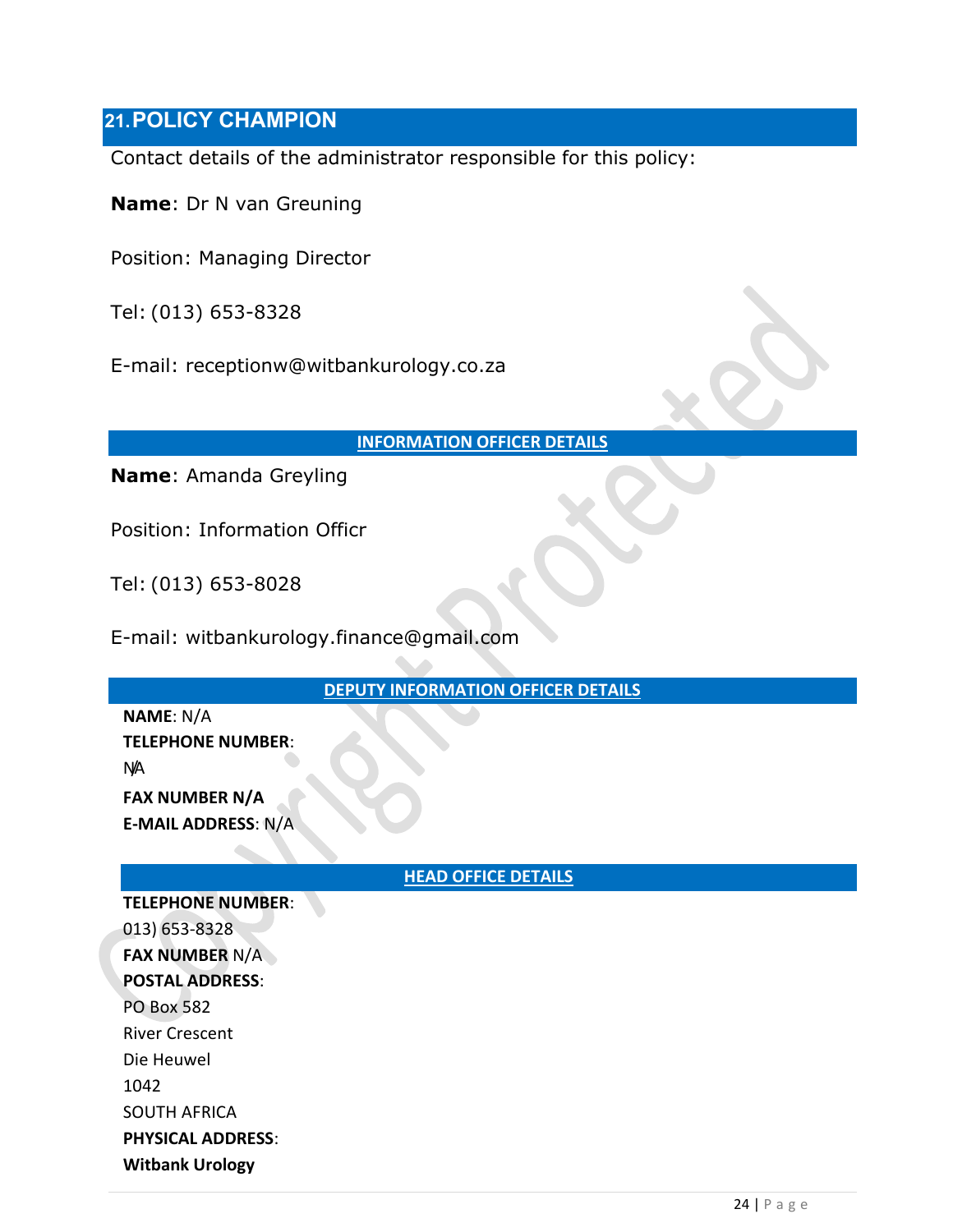Life Cosmos Hospital Cnr of OR Tambo & Beatty Avenue Witbank 1035 SOUTH AFRICA **E-MAIL ADDRESS**: [receptionw@wit](mailto:receptionw@witbankurology.co.za) [bankurology.co.](mailto:receptionw@witbankurology.co.za) [za](mailto:receptionw@witbankurology.co.za) **WEBSITE** <https://highveldurology.co.za/>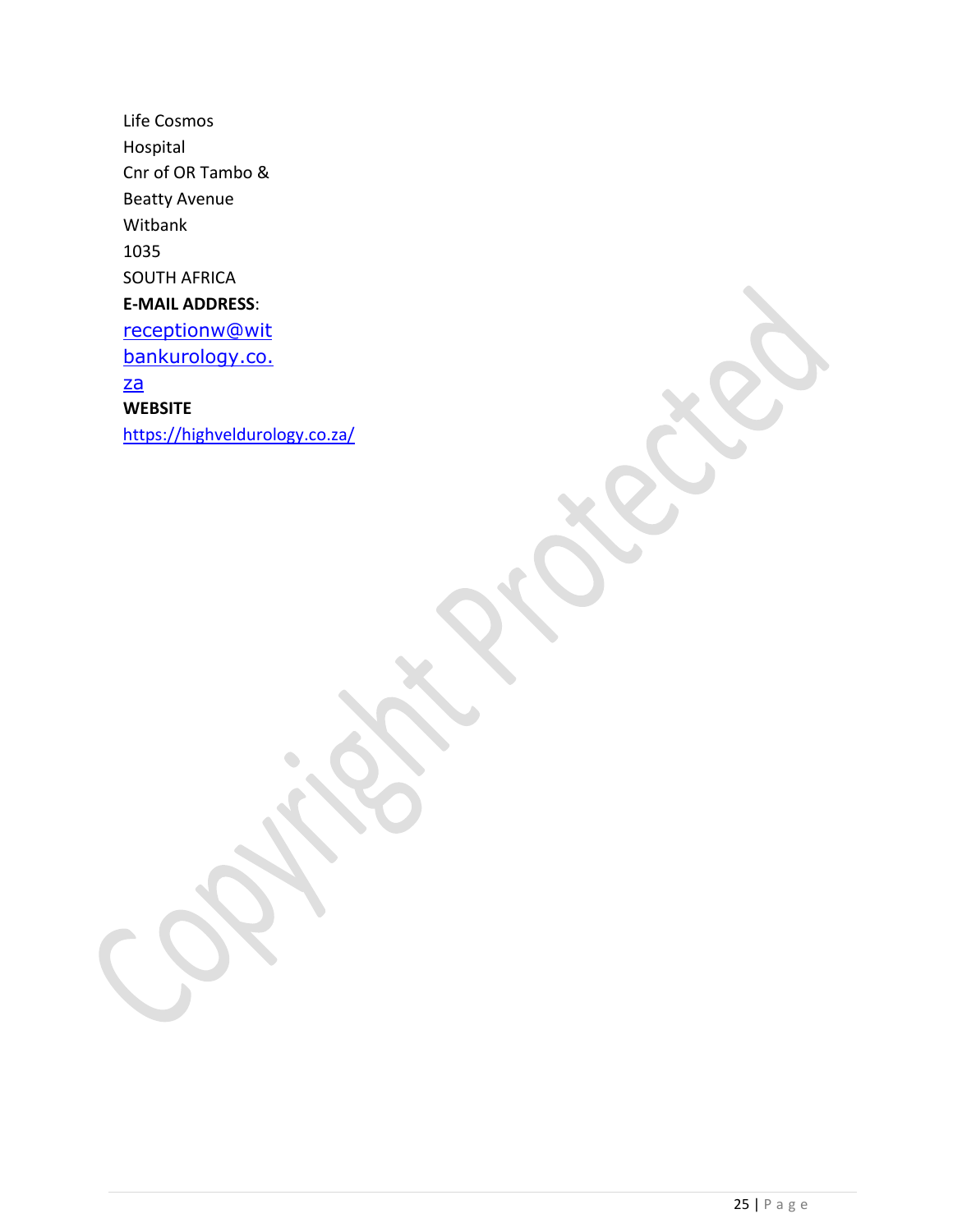### **22. REVISION HISTORY**

| <b>REVIEWERS</b> |             |                 |                         |  |  |  |  |
|------------------|-------------|-----------------|-------------------------|--|--|--|--|
| <b>NAME</b>      |             |                 | <b>SUBJECT</b>          |  |  |  |  |
| <b>SURNAME</b>   | <b>DATE</b> | <b>POSITION</b> | <b>AND</b>              |  |  |  |  |
| <b>SIGNATURE</b> |             |                 | <b>RAISED QUESTIONS</b> |  |  |  |  |
|                  |             |                 |                         |  |  |  |  |
|                  |             |                 |                         |  |  |  |  |
|                  |             |                 |                         |  |  |  |  |
|                  |             |                 |                         |  |  |  |  |
|                  |             |                 |                         |  |  |  |  |

#### **CHANGES MADE**

| <b>DATE</b> | <b>AUTHOR</b> | <b>VERSION</b> | <b>CHANGES MADE</b> |
|-------------|---------------|----------------|---------------------|
|             |               |                |                     |
|             |               |                |                     |
|             |               |                |                     |
|             |               |                |                     |
|             |               |                |                     |
|             |               |                |                     |

# **SOURCES**

- SAICA Guidelines-Updated October 2013 (also refers to the Banks Act and Insolvency Act);
- Companies Act, 61/1973;
- Income Tax Act, 58/1962;
- Financial Intelligence Centre Act, 38/2001;
- ECTA, 25/2002;
- RICA, 70/2002;